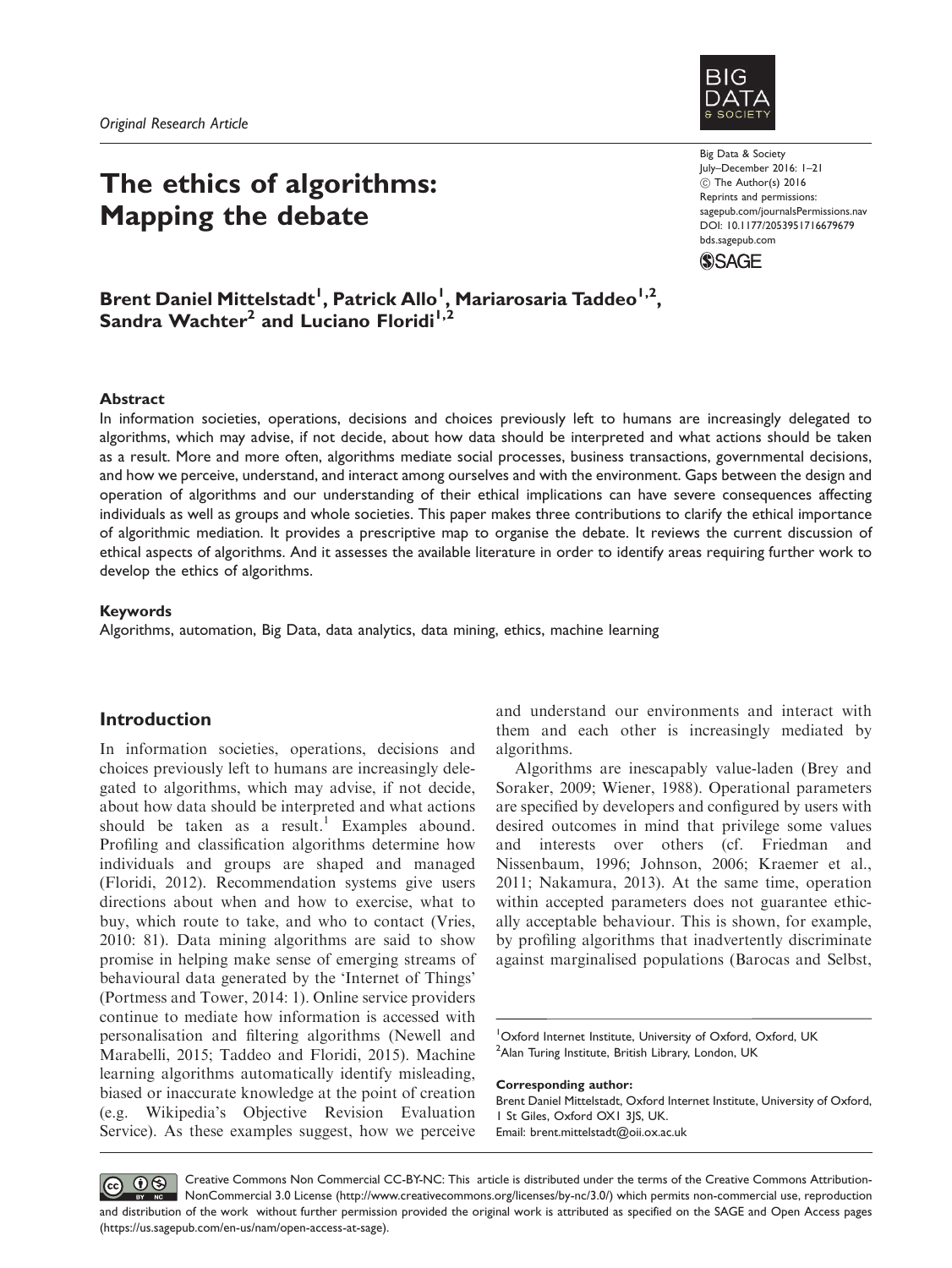2015; Birrer, 2005), as seen in delivery of online advertisements according to perceived ethnicity (Sweeney, 2013).

Determining the potential and actual ethical impact of an algorithm is difficult for many reasons. Identifying the influence of human subjectivity in algorithm design and configuration often requires investigation of long-term, multi-user development processes. Even with sufficient resources, problems and underlying values will often not be apparent until a problematic use case arises. Learning algorithms, often quoted as the 'future' of algorithms and analytics (Tutt, 2016), introduce uncertainty over how and why decisions are made due to their capacity to tweak operational parameters and decision-making rules 'in the wild' (Burrell, 2016). Determining whether a particular problematic decision is merely a one-off 'bug' or evidence of a systemic failure or bias may be impossible (or at least highly difficult) with poorly interpretable and predictable learning algorithms. Such challenges are set to grow, as algorithms increase in complexity and interact with each other's outputs to take decisions (Tutt, 2016). The resulting gap between the design and operation of algorithms and our understanding of their ethical implications can have severe consequences affecting individuals, groups and whole segments of a society.

In this paper, we map the ethical problems prompted by algorithmic decision-making. The paper answers two questions: what kinds of ethical issues are raised by algorithms? And, how do these issues apply to algorithms themselves, as opposed to technologies built upon algorithms? We first propose a conceptual map based on six kinds of concerns that are jointly sufficient for a principled organisation of the field. We argue that the map allows for a more rigorous diagnosis of ethical challenges related to the use of algorithms. We then review the scientific literature discussing ethical aspects of algorithms to assess the utility and accuracy of the proposed map. Seven themes emerged from the literature that demonstrate how the concerns defined in the proposed map arise in practice. Together, the map and review provide a common structure for future discussion of the ethics of algorithms. In the final section of the paper we assess the fit between the proposed map and themes currently raised in the reviewed literature to identify areas of the 'ethics of algorithms' requiring further research. The conceptual framework, review and critical analysis offered in this paper aim to inform future ethical inquiry, development, and governance of algorithms.

## **Background**

To map the ethics of algorithms, we must first define some key terms. 'Algorithm' has an array of meanings across computer science, mathematics and public discourse. As Hill explains, ''we see evidence that any procedure or decision process, however ill-defined, can be called an 'algorithm' in the press and in public discourse. We hear, in the news, of 'algorithms' that suggest potential mates for single people and algorithms that detect trends of financial benefit to marketers, with the implication that these algorithms may be right or wrong...'' (Hill, 2015: 36). Many scholarly critiques also fail to specify technical categories or a formal definition of 'algorithm' (Burrell, 2016; Kitchin, 2016). In both cases the term is used not in reference to the algorithm as a mathematical construct, but rather the implementation and interaction of one or more algorithms in a particular program, software or information system. Any attempt to map an 'ethics of algorithms' must address this conflation between formal definitions and popular usage of 'algorithm'.

Here, we follow Hill's (2015: 47) formal definition of an algorithm as a mathematical construct with ''a finite, abstract, effective, compound control structure, imperatively given, accomplishing a given purpose under given provisions.'' However, our investigation will not be limited to algorithms as mathematical constructs. As suggested by the inclusion of 'purpose' and 'provisions' in Hill's definition, algorithms must be implemented and executed to take action and have effects. The popular usage of the term becomes relevant here. References to algorithms in public discourse do not normally address algorithms as mathematical constructs, but rather particular implementations. Lay usage of 'algorithm' also includes implementation of the mathematical construct into a technology, and an application of the technology configured for a particular task.<sup>2</sup> A fully configured algorithm will incorporate the abstract mathematical structure that has been implemented into a system for analysis of tasks in a particular analytic domain. Given this clarification, the configuration of an algorithm to a specific task or dataset does not change its underlying mathematical representation or system implementation; it is rather a further tweaking of the algorithm's operation in relation to a specific case or problem.

Accordingly, it makes little sense to consider the ethics of algorithms independent of how they are implemented and executed in computer programs, software and information systems. Our aim here is to map the ethics of algorithms, with 'algorithm' interpreted along public discourse lines. Our map will include ethical issues arising from algorithms as mathematical constructs, implementations (technologies, programs) and configurations (applications).<sup>3</sup> Where discussion focuses on implementations or configurations (i.e. an artefact with an embedded algorithm), we limit our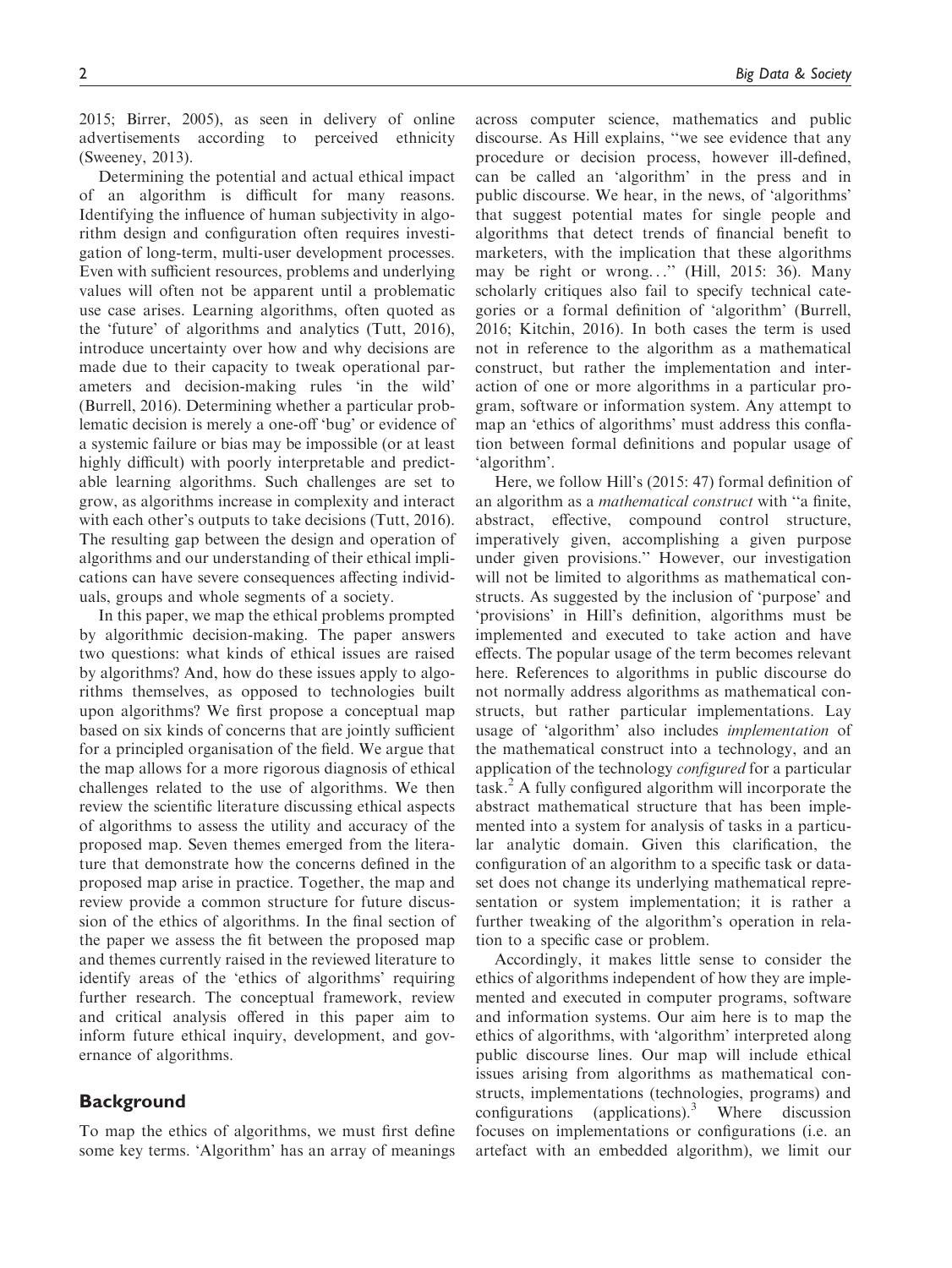focus to issues relating to the algorithm's work, rather than all issues related to the artefact.

However, as noted by Hill above, a problem with the popular usage of 'algorithm' is that it can describe ''any procedure or decision process,'' resulting in a prohibitively large range of artefacts to account for in a mapping exercise. Public discourse is currently dominated by concerns with a particular class of algorithms that make decisions, e.g. the best action to take in a given situation, the best interpretation of data, and so on. Such algorithms augment or replace analysis and decision-making by humans, often due to the scope or scale of data and rules involved. Without offering a precise definition of the class, the algorithms we are interested in here are those that make generally reliable (but subjective and not necessarily correct) decisions based upon complex rules that challenge or confound human capacities for action and comprehension.<sup>4</sup> In other words, we are interested in algorithms whose actions are difficult for humans to predict or whose decision-making logic is difficult to explain after the fact. Algorithms that automate mundane tasks, for instance in manufacturing, are not our concern.

Decision-making algorithms are used across a variety of domains, from simplistic decision-making models (Levenson and Pettrey, 1994) to complex profiling algorithms (Hildebrandt, 2008). Notable contemporary examples include online software agents used by online service providers to carry out operations on the behalf of users (Kim et al., 2014); online dispute resolution algorithms that replace human decisionmakers in dispute mediation (Raymond, 2014; Shackelford and Raymond, 2014); recommendation and filtering systems that compare and group users to provide personalised content (Barnet, 2009); clinical decision support systems (CDSS) that recommend diagnoses and treatments to physicians (Diamond et al., 1987; Mazoué, 1990); and predictive policing systems that predict criminal activity hotspots.

The discipline of data analytics is a standout example, defined here as the practice of using algorithms to make sense of streams of data. Analytics informs immediate responses to the needs and preferences of the users of a system, as well as longer term strategic planning and development by a platform or service provider (Grindrod, 2014). Analytics identifies relationships and small patterns across vast and distributed datasets (Floridi, 2012). New types of enquiry are enabled, including behavioural research on 'scraped' data (e.g. Lomborg and Bechmann, 2014: 256); tracking of finegrained behaviours and preferences (e.g. sexual orientation or political opinions; (Mahajan et al., 2012); and prediction of future behaviour (as used in predictive policing or credit, insurance and employment screening; Zarsky, 2016). Actionable insights (more on this later) are sought rather than causal relationships (Grindrod, 2014; Hildebrandt, 2011; Johnson, 2013).

Analytics demonstrates how algorithms can challenge human decision-making and comprehension even for tasks previously performed by humans. In making a decision (for instance, which risk class a purchaser of insurance belongs to), analytics algorithms work with high-dimension data to determine which features are relevant to a given decision. The number of features considered in any such classification task can run into the tens of thousands. This type of task is thus a replication of work previously undertaken by human workers (i.e. risk stratification), but involving a qualitatively different decision-making logic applied to greater inputs.

Algorithms are, however, ethically challenging not only because of the scale of analysis and complexity of decision-making. The uncertainty and opacity of the work being done by algorithms and its impact is also increasingly problematic. Algorithms have traditionally required decision-making rules and weights to be individually defined and programmed 'by hand'. While still true in many cases (Google's PageRank algorithm is a standout example), algorithms increasingly rely on learning capacities (Tutt, 2016).

Machine learning is ''any methodology and set of techniques that can employ data to come up with novel patterns and knowledge, and generate models that can be used for effective predictions about the data'' (Van Otterlo, 2013). Machine learning is defined by the capacity to define or modify decision-making rules autonomously. A machine learning algorithm applied to classification tasks, for example, typically consists of two components, a learner which produces a classifier, with the intention to develop classes that can generalise beyond the training data (Domingos, 2012). The algorithm's work involves placing new inputs into a model or classification structure. Image recognition technologies, for example, can decide what types of objects appear in a picture. The algorithm 'learns' by defining rules to determine how new inputs will be classified. The model can be taught to the algorithm via hand labelled inputs (supervised learning); in other cases the algorithm itself defines best-fit models to make sense of a set of inputs (unsupervised learning)<sup>5</sup> (Schermer, 2011; Van Otterlo, 2013). In both cases, the algorithm defines decision-making rules to handle new inputs. Critically, the human operator does not need to understand the rationale of decision-making rules produced by the algorithm (Matthias, 2004: 179).

As this explanation suggests, learning capacities grant algorithms some degree of autonomy. The impact of this autonomy must remain uncertain to some degree. As a result, tasks performed by machine learning are difficult to predict beforehand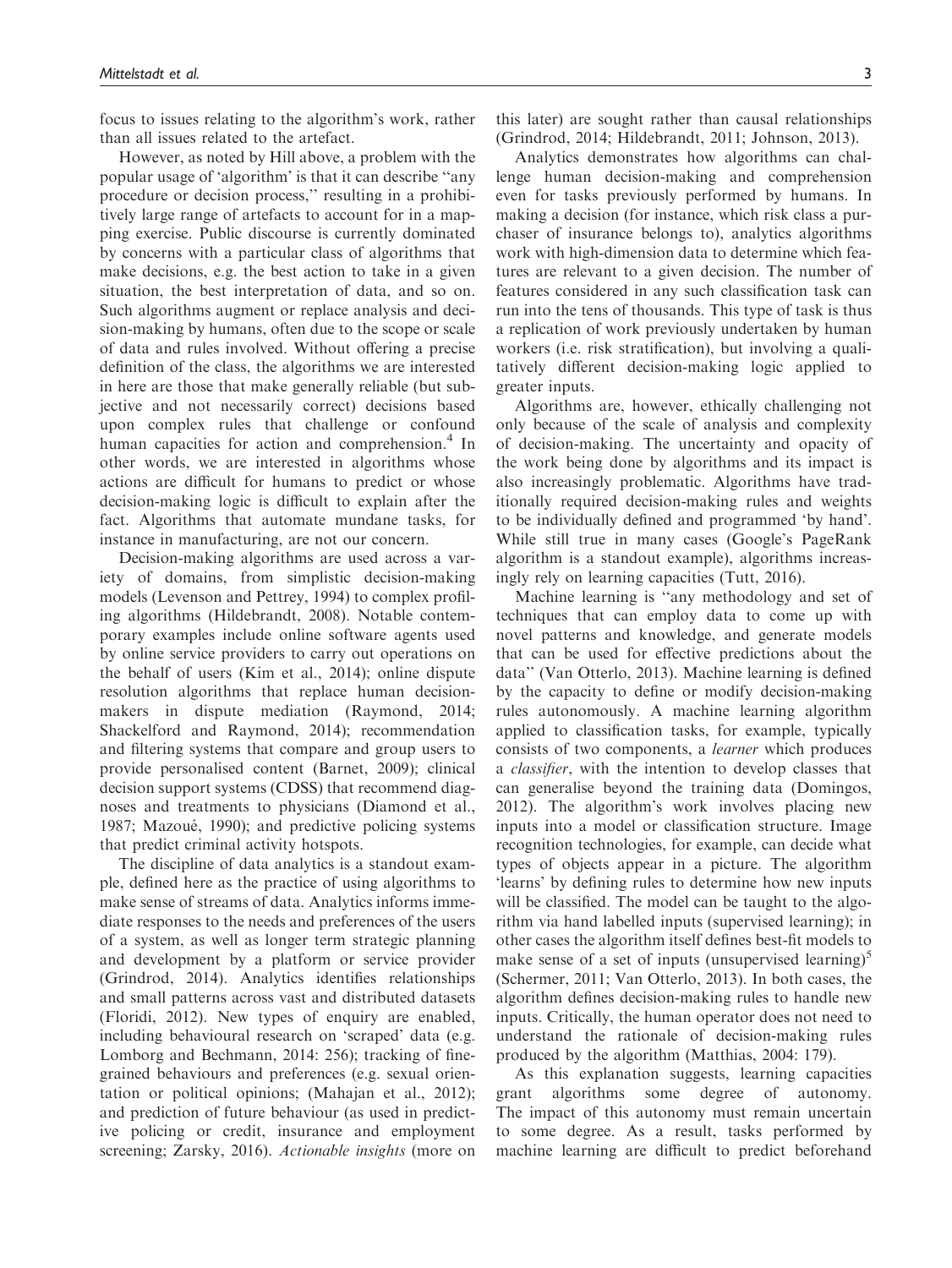(how a new input will be handled) or explain afterwards (how a particular decision was made). Uncertainty can thus inhibit the identification and redress of ethical challenges in the design and operation of algorithms.

## Map of the ethics of algorithms

Using the key terms defined in the previous section, we propose a conceptual map (Figure 1) based on six types of concerns that are jointly sufficient for a principled organisation of the field, and conjecture that it allows for a more rigorous diagnosis of ethical challenges related to the use of algorithms. The map is not proposed from a particular theoretical or methodological approach to ethics, but rather is intended as a prescriptive framework of types of issues arising from algorithms owing to three aspects of how algorithms operate. The map takes into account that the algorithms this paper is concerned with are used to (1) turn data into evidence for a given outcome (henceforth conclusion), and that this outcome is then used to (2) trigger *and* motivate an action that (on its own, or when combined with other actions) may not be ethically neutral. This work is performed in ways that are complex and (semi-)autonomous, which (3) complicates apportionment of responsibility for effects of actions driven by algorithms. The map is thus not intended as a tool to help solve ethical dilemmas arising from problematic actions driven by algorithms, but rather is posed as an organising structure based on how algorithms operate that can structure future discussion of ethical issues. This leads us to posit three epistemic, and two normative kinds of ethical concerns arising from the use of algorithms, based on how algorithms process data to produce evidence and motivate actions. These concerns are associated with potential failures that may involve multiple actors, and therefore complicate the question of who should be held responsible and/or accountable



for such failures. Such difficulties motivate the addition of traceability as a final, overarching, concern.

#### Inconclusive evidence

When algorithms draw conclusions from the data they process using inferential statistics and/or machine learning techniques, they produce probable $<sup>6</sup>$  yet inevit-</sup> ably uncertain knowledge. Statistical learning theory (James et al., 2013) and computational learning theory (Valiant, 1984) are both concerned with the characterisation and quantification of this uncertainty. In addition to this, and as often indicated, statistical methods can help identify significant correlations, but these are rarely considered to be sufficient to posit the existence of a causal connection (Illari and Russo, 2014: Chapter 8), and thus may be insufficient to motivate action on the basis of knowledge of such a connection. The term *actionable insight* we mentioned earlier can be seen as an explicit recognition of these epistemic limitations.

Algorithms are typically deployed in contexts where more reliable techniques are either not available or too costly to implement, and are thus rarely meant to be infallible. Recognising this limitation is important, but should be complemented with an assessment of how the risk of being wrong affects one's epistemic responsibilities (Miller and Record, 2013): for instance, by weakening the justification one has for a conclusion beyond what would be deemed acceptable to justify action in the context at hand.

### Inscrutable evidence

When data are used as (or processed to produce) evidence for a conclusion, it is reasonable to expect that the connection between the data and the conclusion should be accessible (i.e. intelligible as well as open to scrutiny and perhaps even critique).<sup>7</sup> When the connection is not obvious, this expectation can be satisfied by better access as well as by additional explanations. Given how algorithms operate, these requirements are not automatically satisfied. A lack of knowledge regarding the data being used (e.g. relating to their scope, provenance and quality), but more importantly also the inherent difficulty in the interpretation of how each of the many data-points used by a machine-learning algorithm contribute to the conclusion it generates, cause practical as well as principled limitations (Miller and Record, 2013).

#### Misguided evidence

Algorithms process data and are therefore subject to a limitation shared by all types of data-processing, Figure 1. Six types of ethical concerns raised by algorithms. namely that the output can never exceed the input.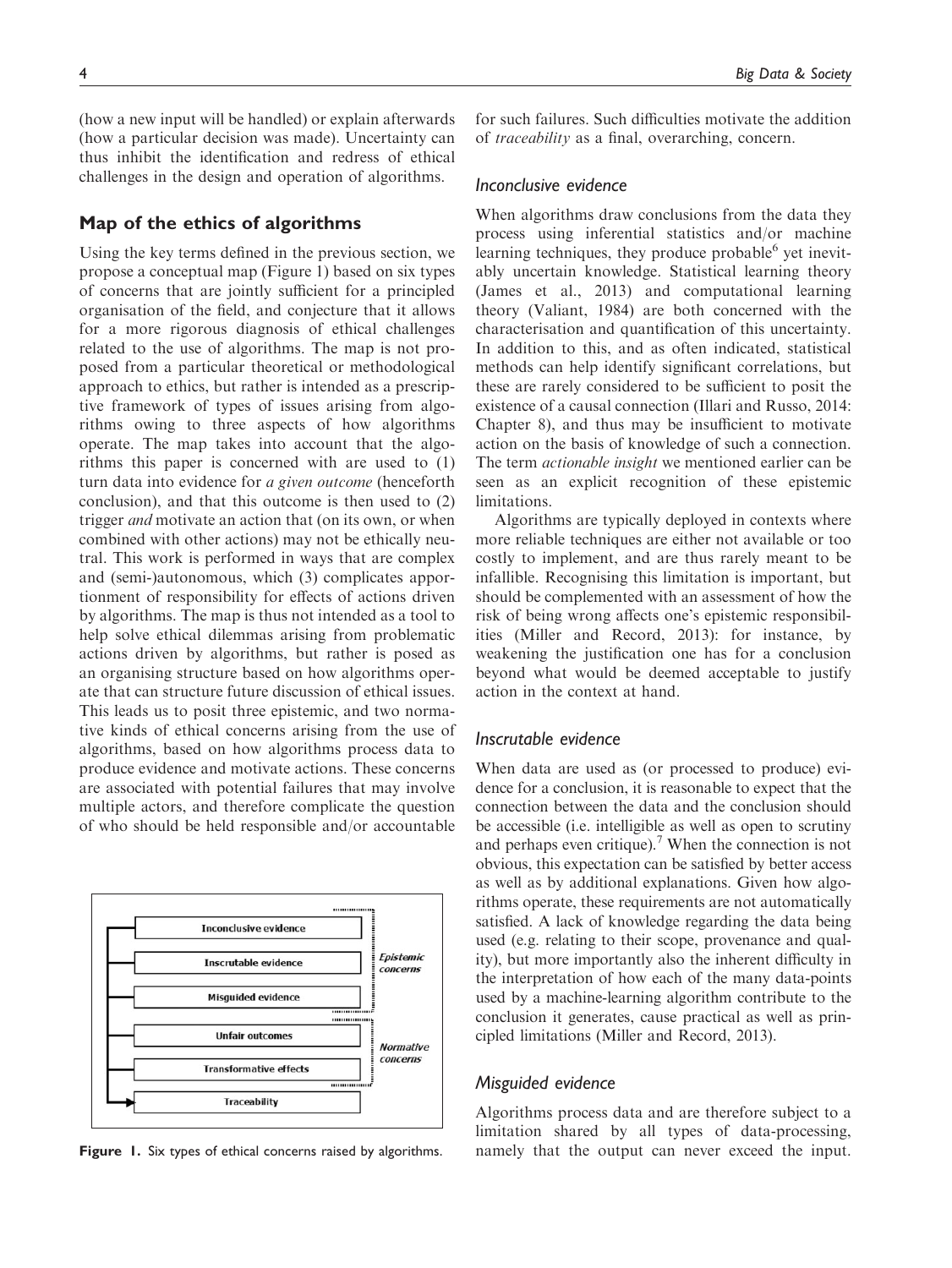While Shannon's mathematical theory of communication (Shannon and Weaver, 1998), and especially some of his information-inequalities, give a formally precise account of this fact, the informal 'garbage in, garbage out' principle clearly illustrates what is at stake here, namely that conclusions can only be as reliable (but also as neutral) as the data they are based on. Evaluations of the neutrality of the process, and by connection whether the evidence produced is misguided, are of course observer-dependent.

#### Unfair outcomes

The three epistemic concerns detailed thus far address the quality of evidence produced by an algorithm that motivates a particular action. However, ethical evaluation of algorithms can also focus solely on the action itself. Actions driven by algorithms can be assessed according to numerous ethical criteria and principles, which we generically refer to here as the observerdependent 'fairness' of the action and its effects. An action can be found discriminatory, for example, solely from its effect on a protected class of people, even if made on the basis of conclusive, scrutable and well-founded evidence.

## Transformative effects

The ethical challenges posed by the spreading use of algorithms cannot always be retraced to clear cases of epistemic or ethical failures, for some of the effects of the reliance on algorithmic data-processing and (semi-) autonomous decision-making can be questionable and yet appear ethically neutral because they do not seem to cause any obvious harm. This is because algorithms can affect how we conceptualise the world, and modify its social and political organisation (cf. Floridi, 2014). Algorithmic activities, like profiling, reontologise the world by understanding and conceptualising it in new, unexpected ways, and triggering and motivating actions based on the insights it generates.

#### **Traceability**

Algorithms are software-artefacts used in data-processing, and as such inherit the ethical challenges associated with the design and availability of new technologies and those associated with the manipulation of large volumes of personal and other data. This implies that harm caused by algorithmic activity is hard to debug (i.e. to detect the harm and find its cause), but also that it is rarely straightforward to identify who should be held responsible for the harm caused.<sup>8</sup> When a problem is identified addressing any or all of the five preceding kinds, ethical assessment requires both the cause and responsibility for the harm to be traced.

Thanks to this map (Figure 1), we are now able to distinguish epistemological, strictly ethical and traceability types in descriptions of ethical problems with algorithms. The map is thus intended as a tool to organise a widely dispersed academic discourse addressing a diversity of technologies united by their reliance on algorithms. To assess the utility of the map, and to observe how each of these kinds of concerns manifests in ethical problems already observed in algorithms, a systematic review of academic literature was carried out.<sup>9</sup> The following sections (4 to 10) describe how ethical issues and concepts are treated in the literature explicitly discussing the ethical aspects of algorithms.

# Inconclusive evidence leading to unjustified actions

Much algorithmic decision-making and data mining relies on inductive knowledge and correlations identified within a dataset. Causality is not established prior to acting upon the evidence produced by the algorithm. The search for causal links is difficult, as correlations established in large, proprietary datasets are frequently not reproducible or falsifiable (cf. Ioannidis, 2005; Lazer et al., 2014). Despite this, correlations based on a sufficient volume of data are increasingly seen as sufficiently credible to direct action without first establishing causality (Hildebrandt, 2011; Hildebrandt and Koops, 2010; Mayer-Schönberger and Cukier, 2013; Zarsky, 2016). In this sense data mining and profiling algorithms often need only establish a sufficiently reliable evidence base to drive action, referred to here as actionable insights.

Acting on correlations can be doubly problematic.<sup>10</sup> Spurious correlations may be discovered rather than genuine causal knowledge. In predictive analytics correlations are doubly uncertain (Ananny, 2016). Even if strong correlations or causal knowledge are found, this knowledge may only concern populations while actions are directed towards individuals (Illari and Russo, 2014). As Ananny (2016: 103) explains, ''algorithmic categories ... signal certainty, discourage alternative explorations, and create coherence among disparate objects,'' all of which contribute to individuals being described (possibly inaccurately) via simplified models or classes (Barocas, 2014). Finally, even if both actions and knowledge are at the population-level, our actions may spill over into the individual level. For example, this happens when an insurance premium is set for a sub-population, and hence has to be paid by each member. Actions taken on the basis of inductive correlations have real impact on human interests independent of their validity.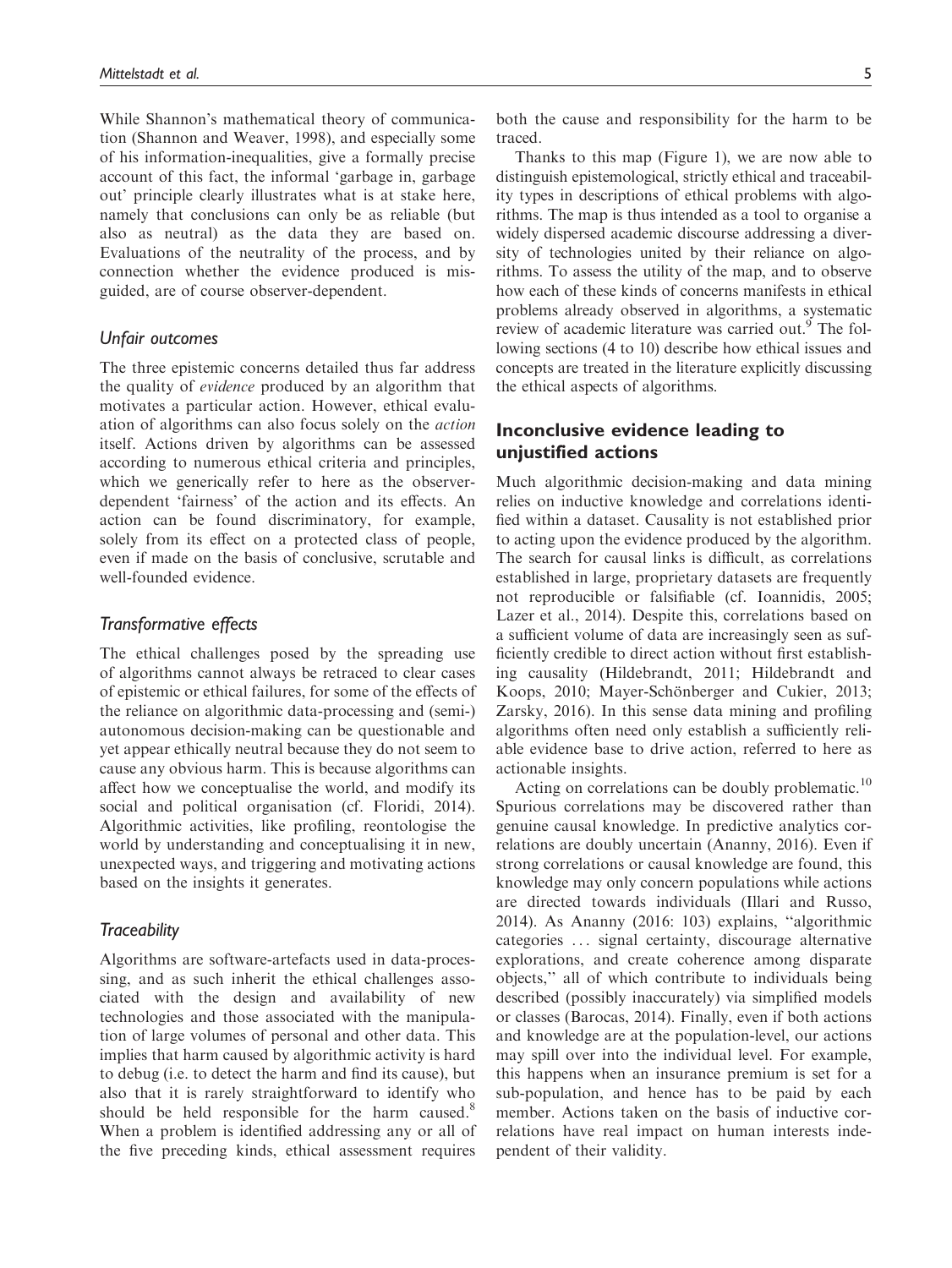## Inscrutable evidence leading to opacity

The scrutability of evidence, evaluated in terms of the transparency or opacity of algorithms, proved a major concern in the reviewed literature. Transparency is generally desired because algorithms that are poorly predictable or explainable are difficult to control, monitor and correct (Tutt, 2016). As many critics have observed (Crawford, 2016; Neyland, 2016; Raymond, 2014), transparency is often naïvely treated as a panacea for ethical issues arising from new technologies. Transparency is generally defined with respect to ''the availability of information, the conditions of accessibility and how the information ... may pragmatically or epistemically support the user's decision-making process'' (Turilli and Floridi, 2009: 106). The debate on this topic is not new. The literature in information and computer ethics, for example started to focus on it at the beginning of the 21st century, when issues concerning algorithmic information filtering by search engines arose. $11$ 

The primary components of transparency are accessibility and *comprehensibility* of information. Information about the functionality of algorithms is often intentionally poorly accessible. Proprietary algorithms are kept secret for the sake of competitive advantage (Glenn and Monteith, 2014; Kitchin, 2016; Stark and Fins, 2013), national security (Leese, 2014), or privacy. Transparency can thus run counter to other ethical ideals, in particular the privacy of data subjects and autonomy of organisations.

Granka (2010) notes a power struggle between data subjects' interests in transparency and data processors' commercial viability. Disclosing the structure of these algorithms would facilitate ill-intentioned manipulations of search results (or 'gaming the system'), while not bringing any advantage to the average non-techsavvy user (Granka, 2010; Zarsky, 2016). The commercial viability of data processors in many industries (e.g. credit reporting, high frequency trading) may be threatened by transparency. However, data subjects retain an interest in understanding how information about them is created and influences decisions taken in datadriven practices. This struggle is marked by information asymmetry and an ''imbalance in knowledge and decision-making power'' favouring data processors (Tene and Polonetsky, 2013a: 252).

Besides being accessible, information must be comprehensible to be considered transparent (Turilli and Floridi, 2009). Efforts to make algorithms transparent face a significant challenge to render complex decisionmaking processes both accessible and comprehensible. The longstanding problem of interpretability in machine learning algorithms indicates the challenge of opacity in algorithms (Burrell, 2016; Hildebrandt, 2011;

Leese, 2014; Tutt, 2016). Machine learning is adept at creating and modifying rules to classify or cluster large datasets. The algorithm modifies its behavioural structure during operation (Markowetz et al., 2014). This alteration of how the algorithm classifies new inputs is how it learns (Burrell, 2016: 5). Training produces a structure (e.g. classes, clusters, ranks, weights, etc.) to classify new inputs or predict unknown variables. Once trained, new data can be processed and categorised automatically without operator intervention (Leese, 2014). The rationale of the algorithm is obscured, lending to the portrayal of machine learning algorithms as 'black boxes'.

Burrell (2016) and Schermer (2011) argue that the opacity of machine learning algorithms inhibits oversight. Algorithms ''are opaque in the sense that if one is a recipient of the output of the algorithm (the classification decision), rarely does one have any concrete sense of how or why a particular classification has been arrived at from inputs'' (Burrell, 2016: 1). Both the inputs (data about humans) and outputs (classifications) can be unknown and unknowable. Opacity in machine learning algorithms is a product of the highdimensionality of data, complex code and changeable decision-making logic (Burrell, 2016). Matthias (2004: 179) suggests that machine learning can produce outputs for which ''the human trainer himself is unable to provide an algorithmic representation.'' Algorithms can only be considered explainable to the degree that a human can articulate the trained model or rationale of a particular decision, for instance by explaining the (quantified) influence of particular inputs or attributes (Datta et al., 2016). Meaningful oversight and human intervention in algorithmic decision-making ''is impossible when the machine has an informational advantage over the operator ... [or] when the machine cannot be controlled by a human in real-time due to its processing speed and the multitude of operational variables'' (Matthias, 2004: 182– 183). This is, one again, the black box problem. However, a distinction should be drawn, between the technical infeasibility of oversight and practical barriers caused, for instance, by a lack of expertise, access, or resources.

Beyond machine learning, algorithms with 'handwritten' decision-making rules can still be highly complex and practically inscrutable from a lay data subject's perspective (Kitchin, 2016). Algorithmic decision-making structures containing ''hundreds of rules are very hard to inspect visually, especially when their predictions are combined probabilistically in complex ways'' (Van Otterlo, 2013). Further, algorithms are often developed by large teams of engineers over time, with a holistic understanding of the development process and its embedded values, biases and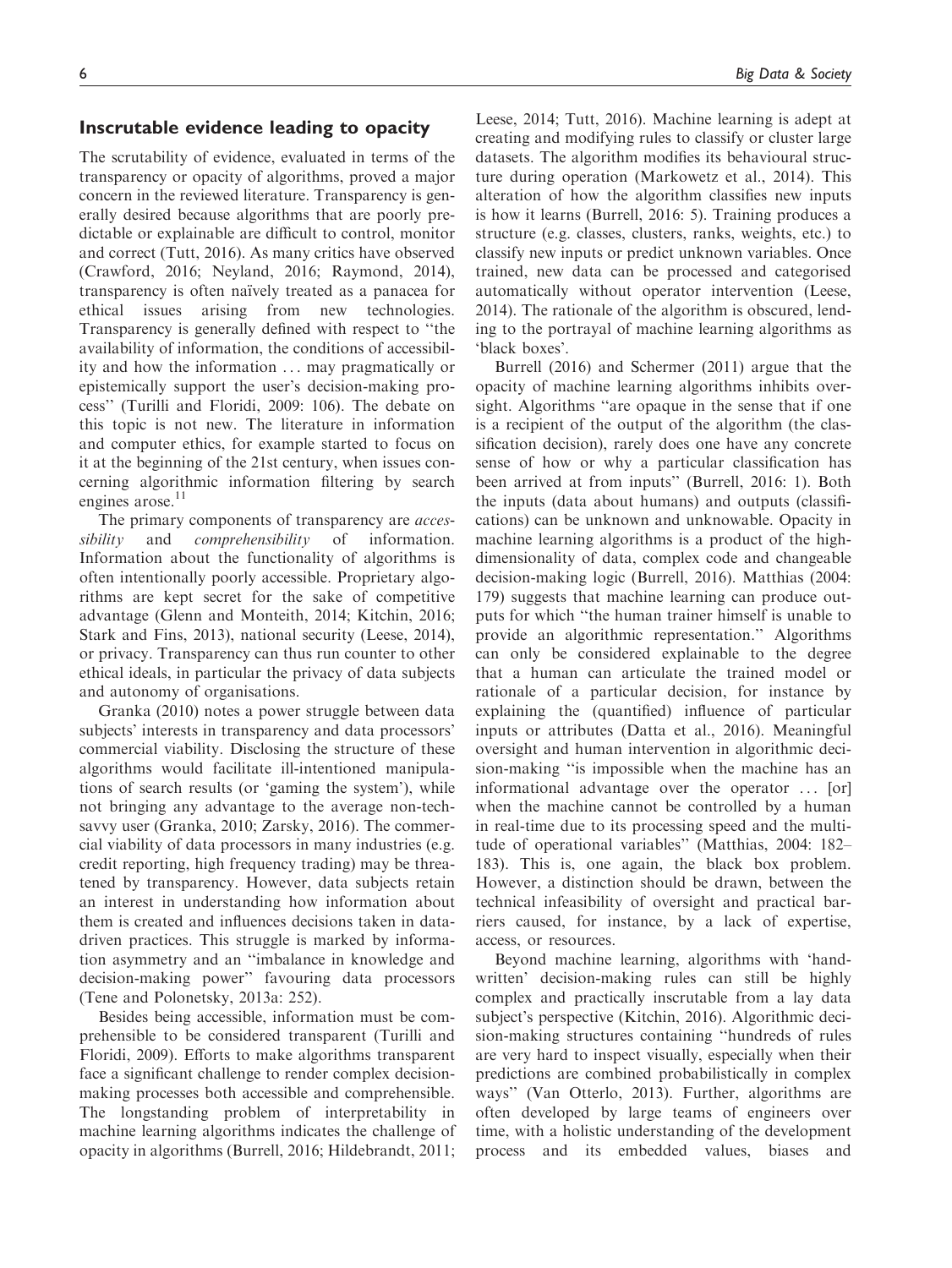interdependencies rendered infeasible (Sandvig et al., 2014). In both respects, algorithmic processing contrasts with traditional decision-making, where human decision-makers can in principle articulate their rationale when queried, limited only by their desire and capacity to give an explanation, and the questioner's capacity to understand it. The rationale of an algorithm can in contrast be incomprehensible to humans, rendering the legitimacy of decisions difficult to challenge.

Under these conditions, decision-making is poorly transparent. Rubel and Jones (2014) argue that the failure to render the processing logic comprehensible to data subject's disrespects their agency (we shall return to this point in Section 8). Meaningful consent to dataprocessing is not possible when opacity precludes risk assessment (Schermer, 2011). Releasing information about the algorithm's decision-making logic in a simplified format can help (Datta et al., 2016; Tene and Polonetsky, 2013a). However, complex decisionmaking structures can quickly exceed the human and organisational resources available for oversight (Kitchin, 2016). As a result, lay data subjects may lose trust in both algorithms and data processors (Cohen et al., 2014; Rubel and Jones, 2014; Shackelford and Raymond, 2014).<sup>12</sup>

Even if data processors and controllers disclose operational information, the net benefit for society is uncertain. A lack of public engagement with existing transparency mechanisms reflects this uncertainty, seen for example in credit scoring (Zarsky, 2016). Transparency disclosures may prove more impactful if tailored towards trained third parties or regulators representing public interest as opposed to data subjects themselves (Tutt, 2016; Zarsky, 2013).

Transparency disclosures by data processors and controllers may prove crucial in the future to maintain a trusting relationship with data subjects (Cohen et al., 2014; Rubel and Jones, 2014; Shackelford and Raymond, 2014). Trust implies the trustor's (the agent who trusts) expectations for the trustee (the agent who is trusted) to perform a task (Taddeo, 2010), and acceptance of the risk that the trustee will betray these expectations (Wiegel and Berg, 2009). Trust in data processors can, for instance, alleviate concerns with opaque personal data-processing (Mazoué, 1990). However, trust can also exist among artificial agents exclusively, seen for instance in the agents of a distributed system working cooperatively to achieve a given goal (Grodzinsky et al., 2010; Simon, 2010; Taddeo, 2010). Furthermore, algorithms can be perceived as trustworthy independently of (or perhaps even despite) any trust placed in the data processor; yet the question of when this may be appropriate remains open.<sup>13</sup>

The automation of human decision-making is often justified by an alleged lack of bias in algorithms (Bozdag, 2013; Naik and Bhide, 2014). This belief is unsustainable, as shown by prior work demonstrating the normativity of information technologies in general and algorithm development in particular<sup>14</sup> (e.g. Bozdag, 2013; Friedman and Nissenbaum, 1996; Kraemer et al., 2011; Macnish, 2012; Newell and Marabelli, 2015: 6; Tene and Polonetsky, 2013b). Much of the reviewed literature addresses how bias manifests in algorithms and the evidence they produce.

Algorithms inevitably make biased decisions. An algorithm's design and functionality reflects the values of its designer and intended uses, if only to the extent that a particular design is preferred as the best or most efficient option. Development is not a neutral, linear path; there is no objectively correct choice at any given stage of development, but many possible choices (Johnson, 2006). As a result, ''the values of the author [of an algorithm], wittingly or not, are frozen into the code, effectively institutionalising those values'' (Macnish, 2012: 158). It is difficult to detect latent bias in algorithms and the models they produce when encountered in isolation of the algorithm's development history (Friedman and Nissenbaum, 1996; Hildebrandt, 2011; Morek, 2006).

Friedman and Nissenbaum (1996) argue that bias can arise from (1) pre-existing social values found in the ''social institutions, practices and attitudes'' from which the technology emerges,  $(2)$  technical constraints and (3) emergent aspects of a context of use. Social biases can be embedded in system design purposefully by individual designers, seen for instance in manual adjustments to search engine indexes and ranking criteria (Goldman, 2006). Social bias can also be unintentional, a subtle reflection of broader cultural or organisational values. For example, machine learning algorithms trained from human-tagged data inadvertently learn to reflect biases of the taggers (Diakopoulos, 2015).

Technical bias arises from technological constraints, errors or design decisions, which favour particular groups without an underlying driving value (Friedman and Nissenbaum, 1996). Examples include when an alphabetical listing of airline companies leads to increase business for those earlier in the alphabet, or an error in the design of a random number generator that causes particular numbers to be favoured. Errors can similarly manifest in the datasets processed by algorithms. Flaws in the data are inadvertently adopted by the algorithm and hidden in outputs and models produced (Barocas and Selbst, 2015; Romei and Ruggieri, 2014).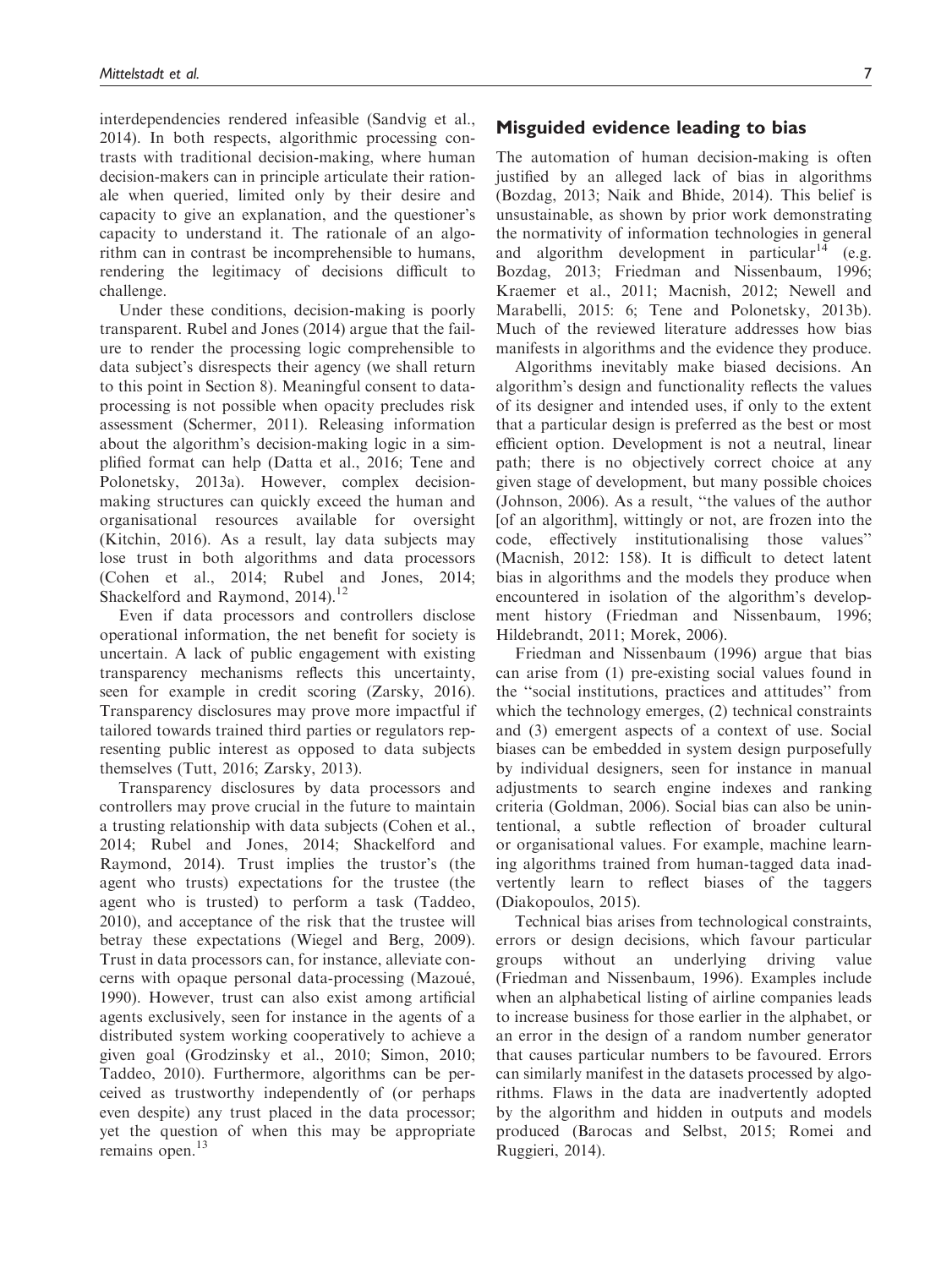Emergent bias is linked with advances in knowledge or changes to the system's (intended) users and stakeholders (Friedman and Nissenbaum, 1996). For example, CDSS are unavoidably biased towards treatments included in their decision architecture. Although emergent bias is linked to the user, it can emerge unexpectedly from decisional rules developed by the algorithm, rather than any 'hand-written' decision-making structure (Hajian and Domingo-Ferrer, 2013; Kamiran and Calders, 2010). Human monitoring may prevent some biases from entering algorithmic decision-making in these cases (Raymond, 2014).

The outputs of algorithms also require interpretation (i.e. what one should do based on what the algorithm indicates); for behavioural data, 'objective' correlations can come to reflect the interpreter's ''unconscious motivations, particular emotions, deliberate choices, socio-economic determinations, geographic or demographic influences'' (Hildebrandt, 2011: 376). Explaining the correlation in any of these terms requires additional justification – meaning is not selfevident in statistical models. Different metrics ''make visible aspects of individuals and groups that are not otherwise perceptible'' (Lupton, 2014: 859). It thus cannot be assumed that an observer's interpretation will correctly reflect the perception of the actor rather than the biases of the interpreter.

# Unfair outcomes leading to discrimination

Much of the reviewed literature also addresses how discrimination results from biased evidence and decisionmaking.<sup>15</sup> Profiling by algorithms, broadly defined ''as the construction or inference of patterns by means of data mining and ... the application of the ensuing profiles to people whose data match with them'' (Hildebrandt and Koops, 2010: 431), is frequently cited as a source of discrimination. Profiling algorithms identify correlations and make predictions about behaviour at a group-level, albeit with groups (or profiles) that are constantly changing and re-defined by the algorithm (Zarsky, 2013). Whether dynamic or static, the individual is comprehended based on connections with others identified by the algorithm, rather than actual behaviour (Newell and Marabelli, 2015: 5). Individuals' choices are structured according to information about the group (Danna and Gandy, 2002: 382). Profiling can inadvertently create an evidencebase that leads to discrimination (Vries, 2010).

For the affected parties, data-driven discriminatory treatment is unlikely to be more palatable than discrimination fuelled by prejudices or anecdotal evidence.

This much is implicit in Schermer's (2011) argument that discriminatory treatment is not ethically problematic in itself; rather, it is the effects of the treatment that determine its ethical acceptability. However, Schermer muddles bias and discrimination into a single concept. What he terms discrimination can be described instead as mere bias, or the consistent and repeated expression of a particular preference, belief or value in decisionmaking (Friedman and Nissenbaum, 1996). In contrast, what he describes as problematic effects of discriminatory treatment can be defined as discrimination tout court. So bias is a dimension of the decision-making itself, whereas discrimination describes the effects of a decision, in terms of adverse disproportionate impact resulting from algorithmic decision-making. Barocas and Selbst (2015) show that precisely this definition guides 'disparate impact detection', an enforcement mechanism for American anti-discrimination law in areas such as social housing and employment. They suggest that disparate impact detection provides a model for the detection of bias and discrimination in algorithmic decision-making which is sensitive to differential privacy.

It may be possible to direct algorithms not to consider sensitive attributes that contribute to discrimination (Barocas and Selbst, 2015), such as gender or ethnicity (Calders et al., 2009; Kamiran and Calders, 2010; Schermer, 2011), based upon the emergence of discrimination in a particular context. However, proxies for protected attributes are not easy to predict or detect (Romei and Ruggieri, 2014; Zarsky, 2016), particularly when algorithms access linked datasets (Barocas and Selbst, 2015). Profiles constructed from neutral characteristics such as postal code may inadvertently overlap with other profiles related to ethnicity, gender, sexual preference, and so on (Macnish, 2012; Schermer, 2011).

Efforts are underway to avoid such 'redlining' by sensitive attributes and proxies. Romei and Ruggieri (2014) observe four overlapping strategies for discrimination prevention in analytics: (1) controlled distortion of training data; (2) integration of anti-discrimination criteria into the classifier algorithm; (3) post-processing of classification models; (4) modification of predictions and decisions to maintain a fair proportion of effects between protected and unprotected groups. These strategies are seen in the development of privacypreserving, fairness- and discrimination-aware data mining (Dwork et al., 2011; Kamishima et al., 2012). Fairness-aware data mining takes the broadest aim, as it gives attention not only to discrimination but fairness, neutrality, and independence as well (Kamishima et al., 2012). Various metrics of fairness are possible based on statistical parity, differential privacy and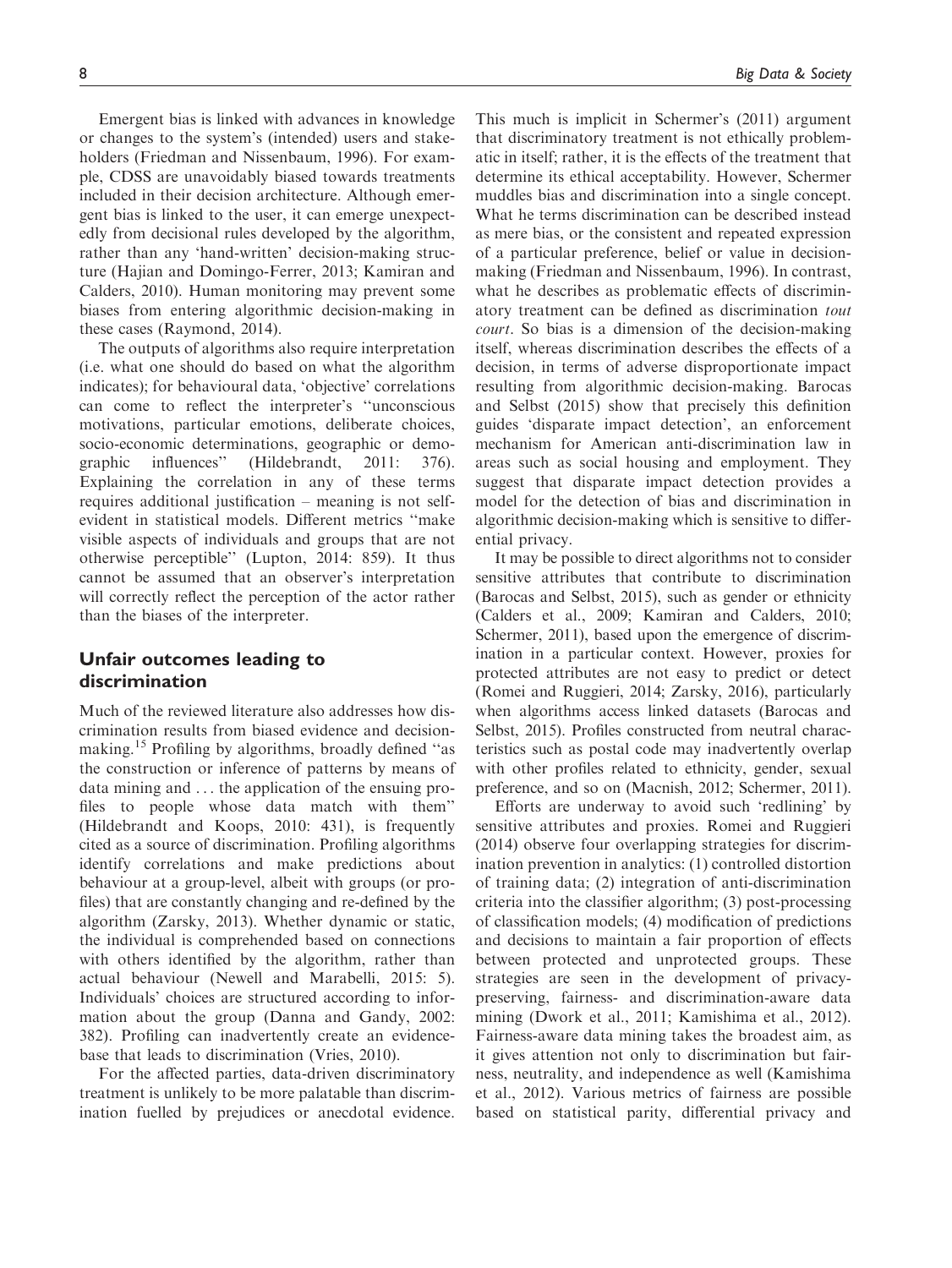other relations between data subjects in classification tasks (Dwork et al., 2011; Romei and Ruggieri, 2014).

The related practice of personalisation is also frequently discussed. Personalisation can segment a population so that only some segments are worthy of receiving some opportunities or information, re-enforcing existing social (dis)advantages. Questions of the fairness and equitability of such practices are often raised (e.g. Cohen et al., 2014; Danna and Gandy, 2002; Rubel and Jones, 2014). Personalised pricing, for example, can be ''an invitation to leave quietly'' issued to data subjects deemed to lack value or the capacity to pay.<sup>16</sup>

Reasons to consider discriminatory effects as adverse and thus ethically problematically are diverse. Discriminatory analytics can contribute to self-fulfilling prophecies and stigmatisation in targeted groups, undermining their autonomy and participation in society (Barocas, 2014; Leese, 2014; Macnish, 2012). Personalisation through non-distributive profiling, seen for example in personalised pricing in insurance premiums (Hildebrandt and Koops, 2010; Van Wel and Royakkers, 2004), can be discriminatory by violating both ethical and legal principles of equal or fair treatment of individuals (Newell and Marabelli, 2015). Further, as described above the capacity of individuals to investigate the personal relevance of factors used in decision-making is inhibited by opacity and automation (Zarsky, 2016).

# Transformative effects leading to challenges for autonomy

Value-laden decisions made by algorithms can also pose a threat to the autonomy of data subjects. The reviewed literature in particular connects personalisation algorithms to these threats. Personalisation can be defined as the construction of choice architectures which are not the same across a sample (Tene and Polonetsky, 2013a). Similar to explicitly persuasive technologies, algorithms can nudge the behaviour of data subjects and human decision-makers by filtering information (Ananny, 2016). Different content, information, prices, etc. are offered to groups or classes of people within a population according to a particular attribute, e.g. the ability to pay.

Personalisation algorithms tread a fine line between supporting and controlling decisions by filtering which information is presented to the user based upon indepth understanding of preferences, behaviours, and perhaps vulnerabilities to influence (Bozdag, 2013; Goldman, 2006; Newell and Marabelli, 2015; Zarsky, 2016). Classifications and streams of behavioural data are used to match information to the interests and attributes of data subjects. The subject's autonomy in decision-making is disrespected when the desired choice reflects third party interests above the individual's (Applin and Fischer, 2015; Stark and Fins, 2013).

This situation is somewhat paradoxical. In principle, personalisation should improve decisionmaking by providing the subject with only relevant information when confronted with a potential information overload; however, deciding which information is relevant is inherently subjective. The subject can be pushed to make the ''institutionally preferred action rather than their own preference'' (Johnson, 2013); online consumers, for example, can be nudged to fit market needs by filtering how products are displayed (Coll, 2013). Lewis and Westlund (2015: 14) suggest that personalisation algorithms need to be taught to 'act ethically' to strike a balance between coercing and supporting users' decisional autonomy.

Personalisation algorithms reduce the diversity of information users encounter by excluding content deemed irrelevant or contradictory to the user's beliefs (Barnet, 2009; Pariser, 2011). Information diversity can thus be considered an enabling condition for autonomy (van den Hoven and Rooksby, 2008). Filtering algorithms that create 'echo chambers' devoid of contradictory information may impede decisional autonomy (Newell and Marabelli, 2015). Algorithms may be unable to replicate the ''spontaneous discovery of new things, ideas and options'' which appear as anomalies against a subject's profiled interests (Raymond, 2014). With near ubiquitous access to information now feasible in the internet age, issues of access concern whether the 'right' information can be accessed, rather than any information at all. Control over personalisation and filtering mechanisms can enhance user autonomy, but potentially at the cost of information diversity (Bozdag, 2013). Personalisation algorithms, and the underlying practice of analytics, can thus both enhance and undermine the agency of data subjects.

# Transformative effects leading to challenges for informational privacy

Algorithms are also driving a transformation of notions of privacy. Responses to discrimination, de-individualisation and the threats of opaque decision-making for data subjects' agency often appeal to informational privacy (Schermer, 2011), or the right of data subjects to ''shield personal data from third parties.'' Informational privacy concerns the capacity of an individual to control information about herself (Van Wel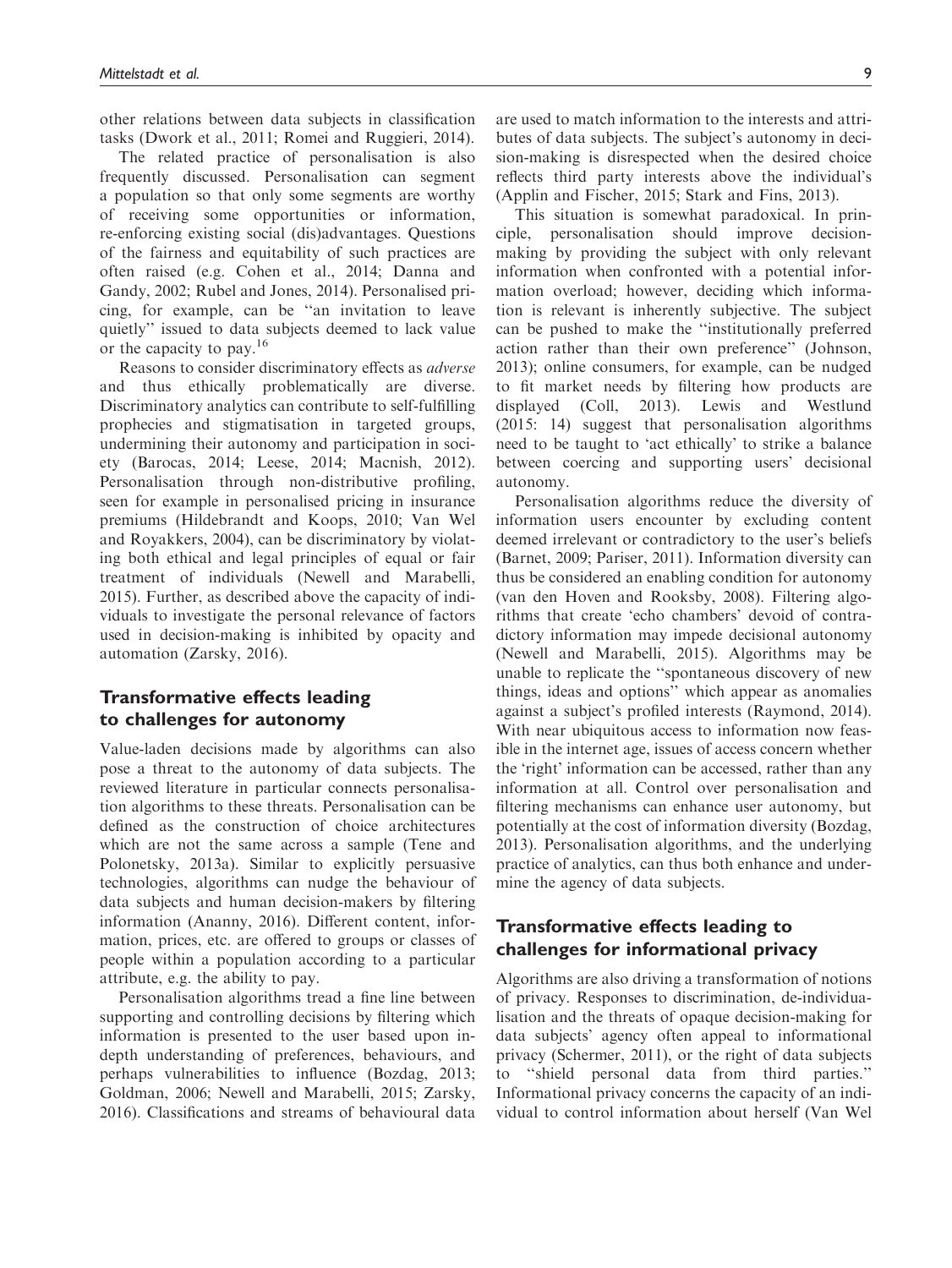and Royakkers, 2004), and the effort required by third parties to obtain this information.

A right to identity derived from informational privacy interests suggests that opaque or secretive profiling is problematic.<sup>17</sup> Opaque decision-making by algorithms (see 'Inconclusive evidence leading to unjustified actions' section) inhibits oversight and informed decision-making concerning data sharing (Kim et al., 2014). Data subjects cannot define privacy norms to govern all types of data generically because their value or insightfulness is only established through processing (Hildebrandt, 2011; Van Wel and Royakkers, 2004).

Beyond opacity, privacy protections based upon identifiability are poorly suited to limit external management of identity via analytics. Identity is increasingly influenced by knowledge produced through analytics that makes sense of growing streams of behavioural data. The 'identifiable individual' is not necessarily a part of these processes. Schermer (2011) argues that informational privacy is an inadequate conceptual framework because profiling makes the identifiability of data subjects irrelevant.

Profiling seeks to assemble individuals into meaningful groups, for which identity is irrelevant (Floridi, 2012; Hildebrandt, 2011; Leese, 2014). Van Wel and Royakkers (2004: 133) argue that external identity construction by algorithms is a type of de-individualisation, or a ''tendency of judging and treating people on the basis of group characteristics instead of on their own individual characteristics and merit.'' Individuals need never be identified when the profile is assembled to be affected by the knowledge and actions derived from it (Louch et al., 2010: 4). The individual's informational identity (Floridi, 2011) is breached by meaning generated by algorithms that link the subject to others within a dataset (Vries, 2010).

Current regulatory protections similarly struggle to address the informational privacy risks of analytics. 'Personal data' is defined in European data protection law as data describing an *identifiable* person; anonymised and aggregated data are not considered personal data (European Commission, 2012). Privacy preserving data mining techniques which do not require access to individual and identifiable records may mitigate these risks (Agrawal and Srikant, 2000; Fule and Roddick, 2004). Others suggest a mechanism to 'optout' of profiling for a particular purpose or context would help protect data subjects' privacy interests (Hildebrandt, 2011; Rubel and Jones, 2014). A lack of recourse mechanisms for data subjects to question the validity of algorithmic decisions further exacerbates the challenges of controlling identity and data about oneself (Schermer, 2011). In response, Hildebrandt and Koops (2010) call for 'smart transparency' by designing the socio-technical infrastructures responsible for profiling in a way that allows individuals to anticipate and respond to how they are profiled.

# Traceability leading to moral responsibility

When a technology fails, blame and sanctions must be apportioned. One or more of the technology's designer (or developer), manufacturer or user are typically held accountable. Designers and users of algorithms are typically blamed when problems arise (Kraemer et al., 2011: 251). Blame can only be justifiably attributed when the actor has some degree of control (Matthias, 2004) and intentionality in carrying out the action.

Traditionally, computer programmers have had ''control of the behaviour of the machine in every detail'' insofar as they can explain its design and function to a third party (Matthias, 2004). This traditional conception of responsibility in software design assumes the programmer can reflect on the technology's likely effects and potential for malfunctioning (Floridi et al., 2014), and make design choices to choose the most desirable outcomes according to the functional specification (Matthias, 2004). With that said, programmers may only retain control in principle due to the complexity and volume of code (Sandvig et al., 2014), and the use of external libraries often treated by the programmer as 'black boxes' (cf. Note 7).

Superficially, the traditional, linear conception of responsibility is suitable to non-learning algorithms. When decision-making rules are 'hand-written', their authors retain responsibility (Bozdag, 2013). Decisionmaking rules determine the relative weight given to the variables or dimensions of the data considered by the algorithm. A popular example is Facebook's EdgeRank personalisation algorithm, which prioritises content based on date of publication, frequency of interaction between author and reader, media type, and other dimensions. Altering the relative importance of each factor changes the relationships users are encouraged to maintain. The party that sets confidence intervals for an algorithm's decision-making structure shares responsibility for the effects of the resultant false positives, false negatives and spurious correlations (Birrer, 2005; Johnson, 2013; Kraemer et al., 2011). Fule and Roddick (2004: 159) suggest operators also have a responsibility to monitor for ethical impacts of decision-making by algorithms because ''the sensitivity of a rule may not be apparent to the miner ... the ability to harm or to cause offense can often be inadvertent.'' Schermer (2011) similarly suggests that data processors should actively searching for errors and bias in their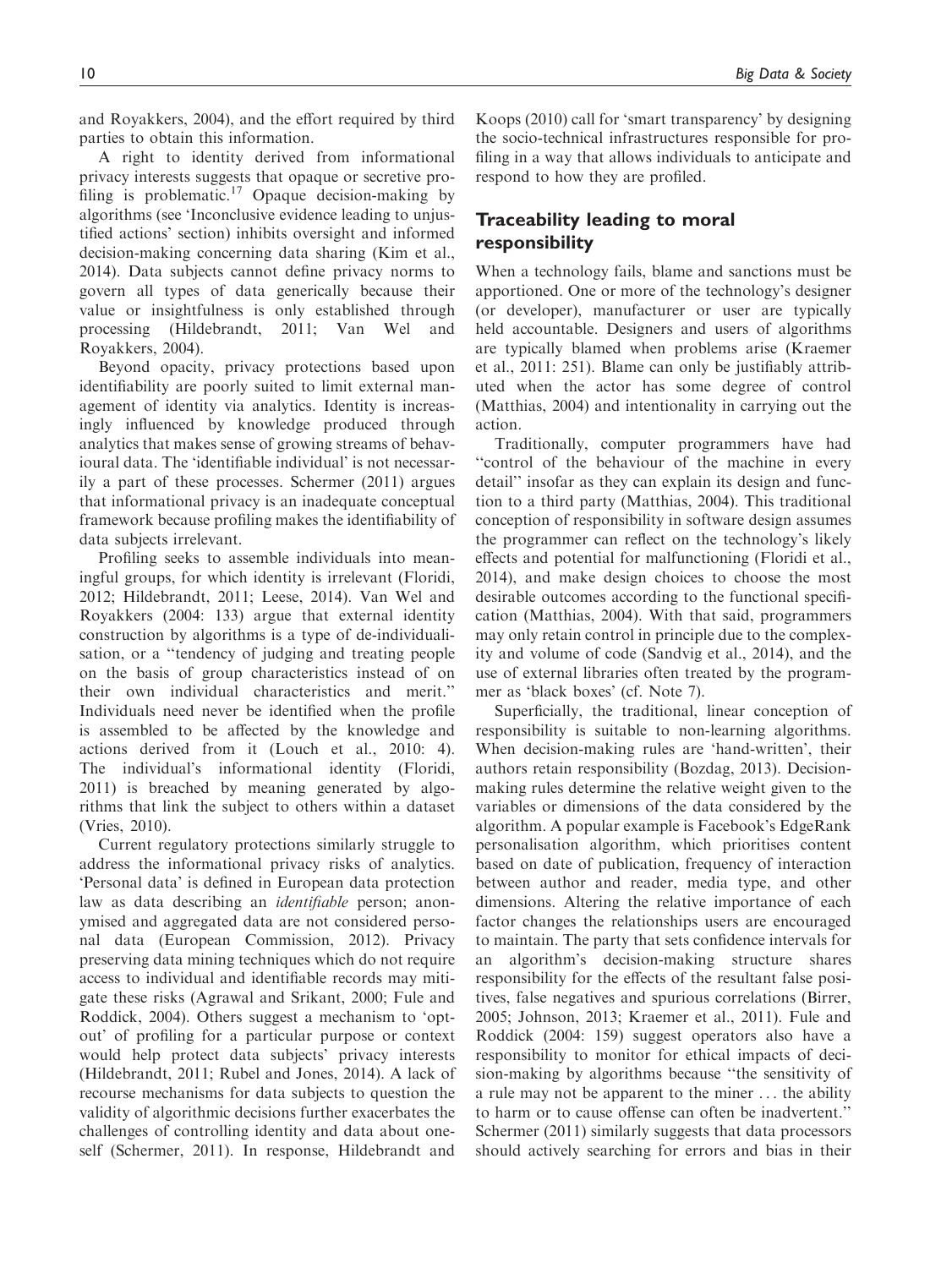algorithms and models. Human oversight of complex systems as an accountability mechanism may, however, be impossible due to the challenges for transparency already mentioned (see 'Inscrutable evidence leading to opacity' section). Furthermore, humans kept 'in the loop' of automated decision-making may be poorly equipped to identify problems and take corrective actions (Elish, 2016).

Particular challenges arise for algorithms with learning capacities, which defy the traditional conception of designer responsibility. The model requires the system to be well-defined, comprehensible and predictable; complex and fluid systems (i.e. one with countless decision-making rules and lines of code) inhibit holistic oversight of decision-making pathways and dependencies. Machine learning algorithms are particularly challenging in this respect (Burrell, 2016; Matthias, 2004; Zarsky, 2016), seen for instance in genetic algorithms that program themselves. The traditional model of responsibility fails because ''nobody has enough control over the machine's actions to be able to assume the responsibility for them'' (Matthias, 2004: 177).

Allen et al. (2006: 14) concur in discussing the need for 'machine ethics': ''the modular design of systems can mean that no single person or group can fully grasp the manner in which the system will interact or respond to a complex flow of new inputs.'' From traditional, linear programming through to autonomous algorithms, behavioural control is gradually transferred from the programmer to the algorithm and its operating environment (Matthias, 2004: 182). The gap between the designer's control and algorithm's behaviour creates an accountability gap (Cardona, 2008) wherein blame can potentially be assigned to several moral agents simultaneously.

Related segments of the literature address the 'ethics of automation', or the acceptability of replacing or augmenting human decision-making with algorithms (Naik and Bhide, 2014). Morek (2006) finds it problematic to assume that algorithms can replace skilled professionals in a like-for-like manner. Professionals have implicit knowledge and subtle skills (cf. Coeckelbergh, 2013; MacIntyre, 2007) that are difficult to make explicit and perhaps impossible to make computable (Morek, 2006). When algorithmic and human decision-makers work in tandem, norms are required to prescribe when and how human intervention is required, particularly in cases like high-frequency trading where real-time intervention is impossible before harms occur (Davis et al., 2013; Raymond, 2014).

Algorithms that make decisions can be considered blameworthy agents (Floridi and Sanders, 2004a; Wiltshire, 2015). The moral standing and capacity for ethical decision-making of algorithms remains a standout question in machine ethics (e.g. Allen et al., 2006; Anderson, 2008; Floridi and Sanders, 2004a). Ethical decisions require agents to evaluate the desirability of different courses of actions which present conflicts between the interests of involved parties (Allen et al., 2006; Wiltshire, 2015).

For some, learning algorithms should be considered moral agents with some degree of moral responsibility. Requirements for moral agency may differ between humans and algorithms; Floridi and Sanders (2004b) and Sullins (2006) argue, for instance, that 'machine agency' requires significant autonomy, interactive behaviour, and a role with causal accountability, to be distinguished from moral responsibility, which requires intentionality. As suggested above, moral agency and accountability are linked. Assigning moral agency to artificial agents can allow human stakeholders to shift blame to algorithms (Crnkovic and Cürüklü, 2011). Denying agency to artificial agents makes designers responsible for the unethical behaviour of their semi-autonomous creations; bad consequences reflect bad design (Anderson and Anderson, 2014; Kraemer et al., 2011; Turilli, 2007). Neither extreme is entirely satisfactory due to the complexity of oversight and the volatility of decision-making structures.

Beyond the nature of moral agency in machines, work in machine ethics also investigates how best to design moral reasoning and behaviours into autonomous algorithms as artificial moral and ethical agents<sup>18</sup> (Anderson and Anderson, 2007; Crnkovic and Çürüklü, 2011; Sullins, 2006; Wiegel and Berg, 2009). Research into this question remains highly relevant because algorithms can be required to make realtime decisions involving ''difficult trade-offs ... which may include difficult ethical considerations'' without an operator (Wiegel and Berg, 2009: 234).

Automation of decision-making creates problems of ethical consistency between humans and algorithms. Turilli (2007) argues algorithms should be constrained ''by the same set of ethical principles'' as the former human worker to ensure consistency within an organisation's ethical standards. However, ethical principles as used by human decision-makers may prove difficult to define and rendered computable. Virtue ethics is also thought to provide rule sets for algorithmic decisionstructures which are easily computable. An ideal model for artificial moral agents based on heroic virtues is suggested by Wiltshire (2015), wherein algorithms are trained to be heroic and thus, moral.<sup>19</sup>

Other approaches do not require ethical principles to serve as pillars of algorithmic decision-making frameworks. Bello and Bringsjord (2012) insist that moral reasoning in algorithms should not be structured around classic ethical principles because it does not reflect how humans actually engage in moral decision-making.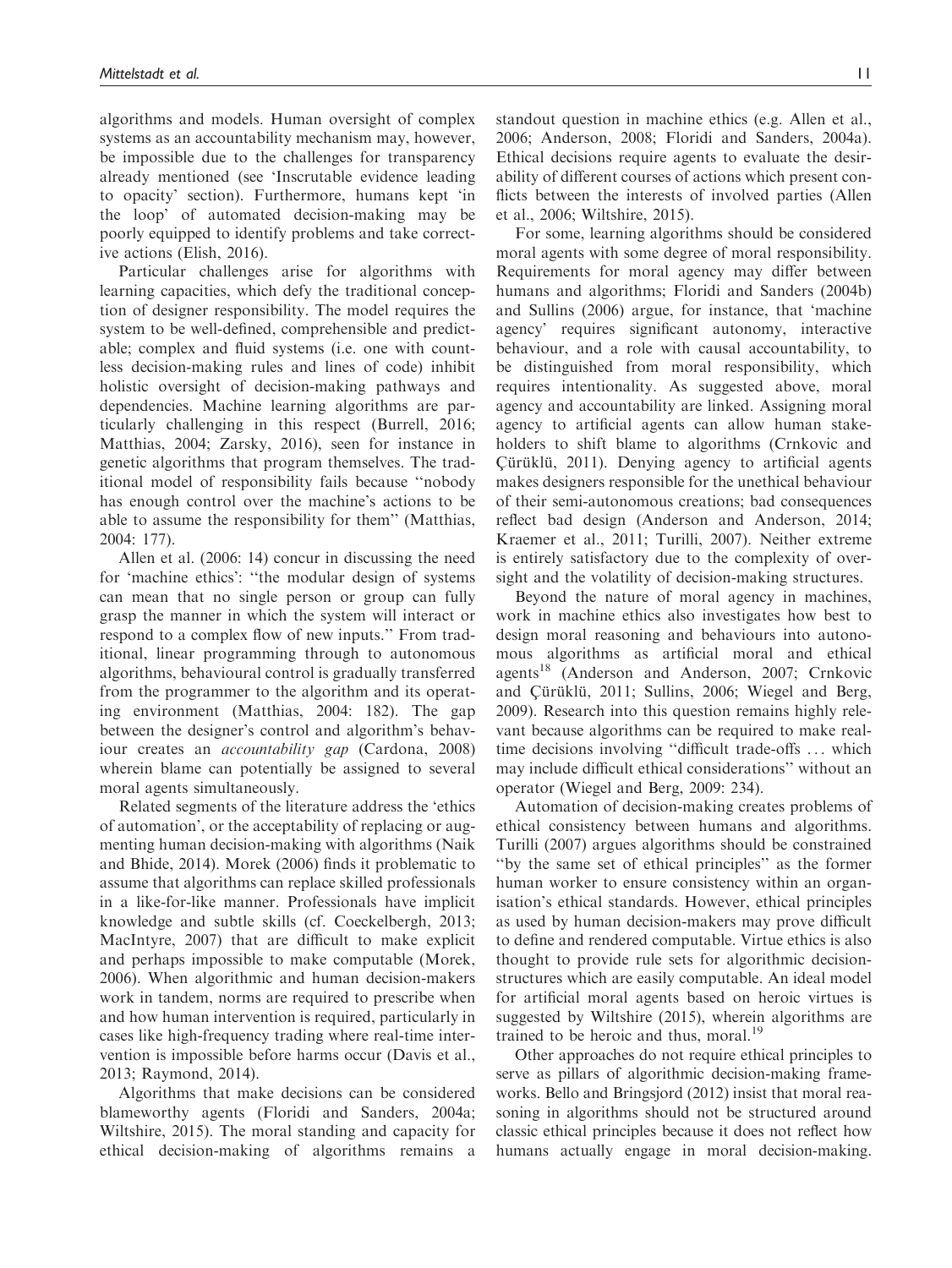Rather, computational cognitive architectures – which allow machines to 'mind read', or attribute mental states to other agents – are required. Anderson and Anderson (2007) suggest algorithms can be designed to mimic human ethical decision-making modelled on empirical research on how intuitions, principles and reasoning interact. At a minimum this debate reveals that a consensus view does not yet exist for how to practically relocate the social and ethical duties displaced by automation (Shackelford and Raymond, 2014).

Regardless of the design philosophy chosen, Friedman and Nissenbaum (1996) argue that developers have a responsibility to design for diverse contexts ruled by different moral frameworks. Following this, Turilli (2007) proposes collaborative development of ethical requirements for computational systems to ground an operational ethical protocol. Consistency can be confirmed between the protocol (consisting of a decisionmaking structure) and the designer's or organisation's explicit ethical principles (Turilli and Floridi, 2009).

## Points of further research

As the preceding discussion demonstrates, the proposed map (see 'Map of the ethics of algorithms' section) can be used to organise current academic discourse describing ethical concerns with algorithms in a principled way, on purely epistemic and ethical grounds. To borrow a concept from software development, the map can remain perpetually 'in beta'. As new types of ethical concerns with algorithms are identified, or if one of the six described types can be separated into two or more types, the map can be revised. Our intention has been to describe the state of academic discourse around the ethics of algorithms, and to propose an organising tool for future work in the field to bridge linguistic and disciplinary gaps. Our hope is that the map will improve the precision of how ethical concerns with algorithms are described in the future, while also serving as a reminder of the limitations of merely methodological, technical or social solutions to challenges raised by algorithms. As the map indicates, ethical concerns with algorithms are multi-dimensional and thus require multi-dimensional solutions.

While the map provides the bare conceptual structure we need, it still must be populated as deployment and critical studies of algorithms proliferate. The seven themes identified in the preceding sections identify where the 'ethics of algorithms' currently lies on the map. With this in mind, in this section we raise a number of topics not yet receiving substantial attention in the reviewed literature related to the transformative effects and traceability of algorithms. These topics can be considered future directions of travel for the ethics of algorithms as the field expands and matures.

Concerning transformative effects, algorithms change how identity is constructed, managed and protected by privacy and data protection mechanisms (see 'Transformative effects leading to challenges for informational privacy' section). Informational privacy and identifiability are typically closely linked; an individual has privacy insofar as she has control over data and information about her. Insofar as algorithms transform privacy by rendering identifiability less important, a theory of privacy responsive to the reduced importance of identifiability and individuality is required.

Van Wel and Royakkers (2004) urge a re-conceptualisation of personal data, where equivalent privacy protections are afforded to 'group characteristics' when used in place of 'individual characteristics' in generating knowledge about or taking actions towards an individual. Further work is required to describe how privacy operates at group level, absent of identifiability (e.g. Mittelstadt and Floridi, 2016; Taylor et al., 2017). Real world mechanisms to enforce privacy in analytics are also required. One proposal mentioned in the reviewed literature is to develop privacy preserving data mining techniques which do not require access to individual and identifiable records (Agrawal and Srikant, 2000; Fule and Roddick, 2004). Related work is already underway to detect discrimination in data mining (e.g. Barocas, 2014; Calders and Verwer, 2010; Hajian et al., 2012), albeit limited to detection of illegal discrimination. Further harm detection mechanisms are necessitated by the capacity of algorithms to disadvantage users in indirect and non-obvious ways that exceed legal definitions of discrimination (Sandvig et al., 2014; Tufekci, 2015). It cannot be assumed that algorithms will discriminate according to characteristics observable or comprehensible to humans.

Concerning traceability, two key challenges for apportioning responsibility for algorithms remain under-researched. First, despite a wealth of literature addressing the moral responsibility and agency of algorithms, insufficient attention has been given to distributed responsibility, or responsibility as shared across a network of human and algorithmic actors simultaneously (cf. Simon, 2015). The reviewed literature (see 'Traceability leading to moral responsibility' section) addresses the potential moral agency of algorithms, but does not describe methods and principles for apportioning blame or responsibility across a mixed network of human and algorithmic actors.

Second, substantial trust is already placed in algorithms, in some cases affecting a de-responsibilisation of human actors, or a tendency to 'hide behind the computer' and assume automated processes are correct by default (Zarsky, 2016: 121). Delegating decisionmaking to algorithms can shift responsibility away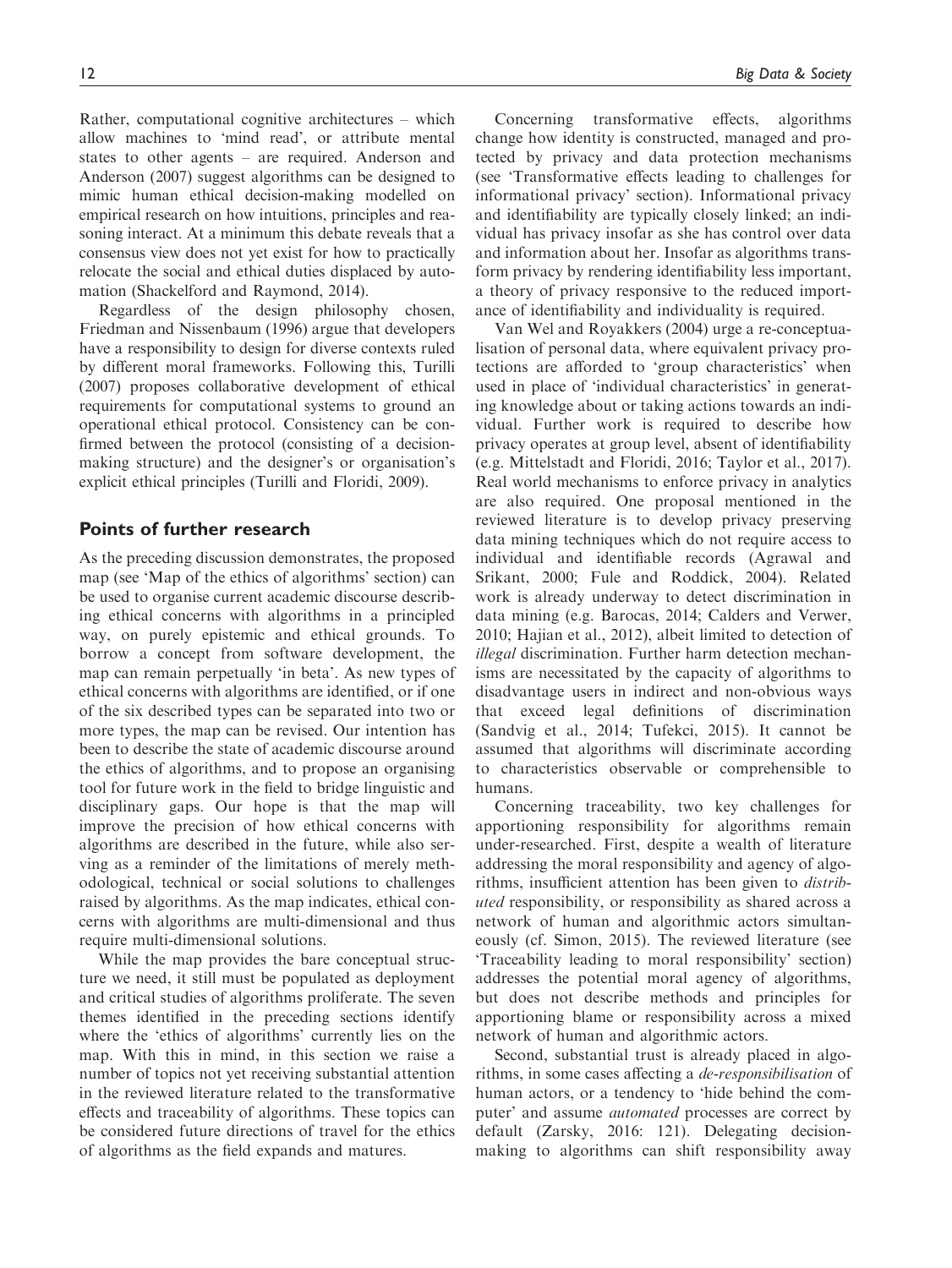from human decision-makers. Similar effects can be observed in mixed networks of human and information systems as already studied in bureaucracies, characterised by reduced feelings of personal responsibility and the execution of otherwise unjustifiable actions (Arendt, 1971). Algorithms involving stakeholders from multiple disciplines can, for instance, lead to each party assuming the others will shoulder ethical responsibility for the algorithm's actions (Davis et al., 2013). Machine learning adds an additional layer of complexity between designers and actions driven by the algorithm, which may justifiably weaken blame placed upon the former. Additional research is needed to understand the prevalence of these effects in algorithm driven decision-making systems, and to discern how to minimise the inadvertent justification of harmful acts.

A related problem concerns malfunctioning and resilience. The need to apportion responsibility is acutely felt when algorithms malfunction. Unethical algorithms can be thought of as malfunctioning software-artefacts that do not operate as intended. Useful distinctions exists between errors of design (types) and errors of operation (tokens), and between the failure to operate as intended (dysfunction) and the presence of unintended side-effects (misfunction) (Floridi et al., 2014). Misfunctioning is distinguished from mere negative side effects by *avoidability*, or the extent to which comparable extant algorithm types accomplish the intended function without the effects in question. These distinctions clarify ethical aspects of algorithms that are strictly related to their functioning, either in the abstract (for instance when we look at raw performance), or as part of a larger decision-making system, and reveals the multi-faceted interaction between intended and actual behaviour.

Both types of malfunctioning imply distinct responsibilities for algorithm and software developers, users and artefacts. Additional work is required to describe fair apportionment of responsibility for dysfunctioning and misfunctioning across large development teams and complex contexts of use. Further work is also required to specify requirements for resilience to malfunctioning as an ethical ideal in algorithm design. Machine learning in particular raises unique challenges, because achieving the intended or ''correct'' behaviour does not imply the absence of errors<sup>20</sup> (cf. Burrell, 2016) or harmful actions and feedback loops. Algorithms, particularly those embedded in robotics, can for instance be made safely interruptible insofar as harmful actions can be discouraged without the algorithm being encouraged to deceive human users to avoid further interruptions (Orseau and Armstrong, 2016).

Finally, while a degree of transparency is broadly recognised as a requirement for traceability, how to operationalise transparency remains an open question, particularly for machine learning. Merely rendering the code of an algorithm transparent is insufficient to ensure ethical behaviour. Regulatory or methodological requirements for algorithms to be explainable or interpretable demonstrate the challenge data controllers now face (Tutt, 2016). One possible path to explainability is algorithmic auditing carried out by data processors (Zarsky, 2016), external regulators (Pasquale, 2015; Tutt, 2016; Zarsky, 2016), or empirical researchers (Kitchin, 2016; Neyland, 2016), using ex post audit studies (Adler et al., 2016; Diakopoulos, 2015; Kitchin, 2016; Romei and Ruggieri, 2014; Sandvig et al., 2014), reflexive ethnographic studies in development and testing (Neyland, 2016), or reporting mechanisms designed into the algorithm itself (Vellido et al., 2012). For all types of algorithms, auditing is a necessary precondition to verify correct functioning. For analytics algorithms with foreseeable human impact, auditing can create an ex post procedural record of complex algorithmic decision-making to unpack problematic or inaccurate decisions, or to detect discrimination or similar harms. Further work is required to design broadly applicable, low impact auditing mechanisms for algorithms (cf. Adler et al., 2016; Sandvig et al., 2014) that build upon current work in transparency and interpretability of machine learning (e.g. Kim et al., 2015; Lou et al., 2013).

All of the challenges highlighted in this review are addressable in principle. As with any technological artefact, practical solutions will require cooperation between researchers, developers and policy-makers. A final but significant area requiring further work is the translation of extant and forthcoming policy applicable to algorithms into realistic regulatory mechanisms and standards. The forthcoming EU General Data Protection Regulation (GDPR) in particular is indicative of the challenges to be faced globally in regulating algorithms. $21$ 

The GDPR stipulates a number of responsibilities of data controllers and rights of data subjects relevant to decision-making algorithms. Concerning the former, when undertaking profiling controllers will be required to evaluate the potential consequences of their dataprocessing activities via a data protection impact assessment (Art.  $35(3)(a)$ ). In addition to assessing privacy hazards, data controllers also have to communicate these risks to the persons concerned. According to Art.  $13(2)(f)$  and  $14(2)(g)$  data controllers are obligated to inform the data subjects about existing profiling methods, its significance and its envisaged consequences. Art. 12(1) mandates that clear and plain language is used to inform about these risks. $22$  Further, Recital 71 states the data controllers' obligation to explain the logic of how the decision was reached. Finally, Art. 22(3) states the data controller's duty to ''implement suitable measures to safeguard the data subject's rights and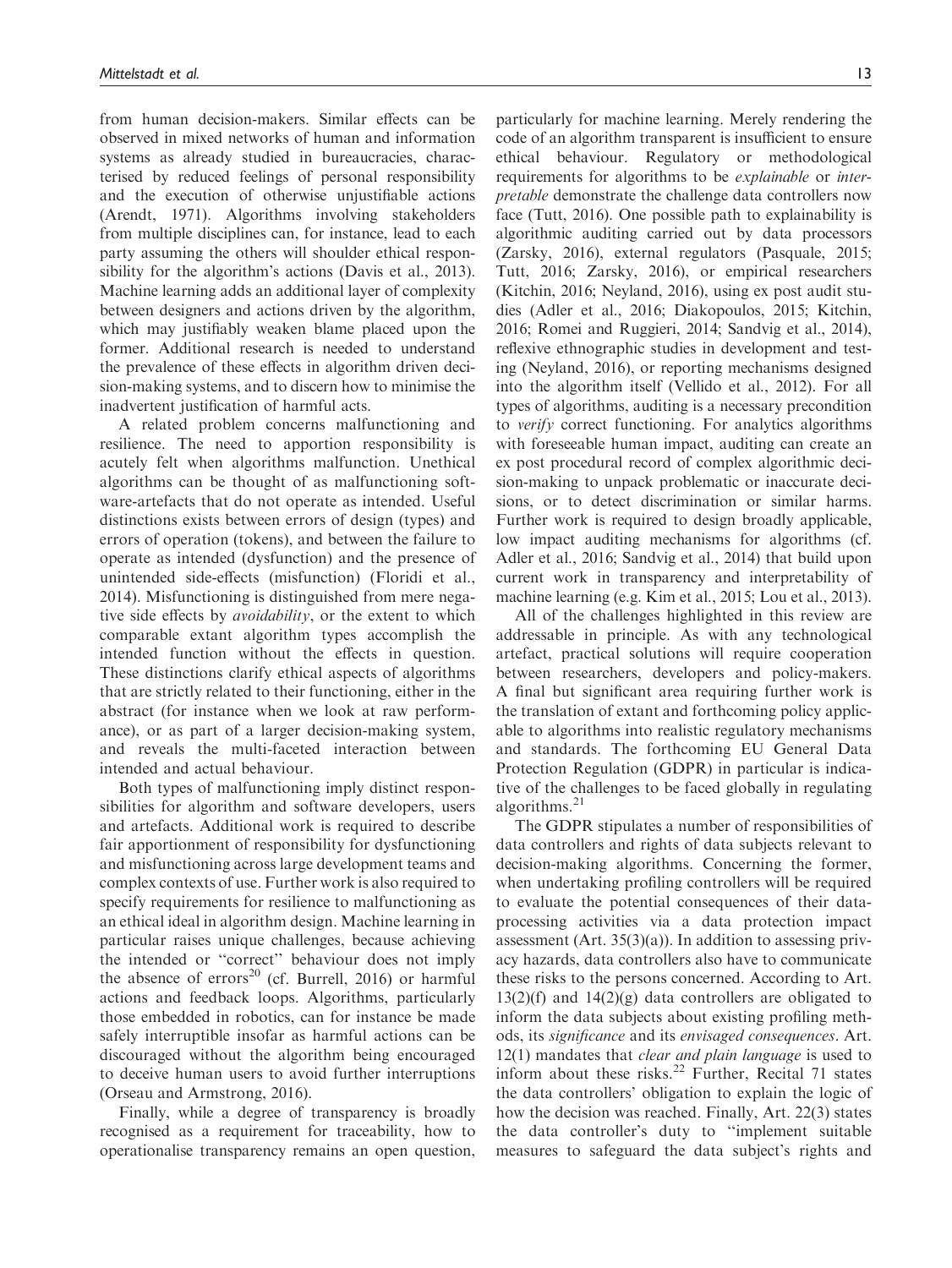freedoms and legitimate interests'' when automated decision-making is applied. This obligation is rather vague and opaque.

On the rights of data subjects, the GDPR generally takes a self-determination approach. Data subjects are granted a right to object to profiling methods (Art. 21) and a right not to be subject to solely automated processed individual decision-making<sup>23</sup> (Art. 22). In these and similar cases the person concerned either has the right to object that such methods are used or should at least have the right to ''obtain human intervention'' in order to express their views and to ''contest the decision'' (Art. 22(3)).

At first glance these provisions defer control to the data subjects and enable them to decide how their data are used. Notwithstanding that the GDPR bears great potential to improve data protection, a number of exemptions limit the rights of data subjects. $^{24}$  The GDPR can be a toothless or a powerful mechanism to protect data subjects dependent upon its eventual legal interpretation: the wording of the regulation allows either to be true. Supervisory authorities and their future judgments will determine the effectiveness of the new framework.<sup>25</sup> However, additional work is required in parallel to provide normative guidelines and practical mechanisms for putting the new rights and responsibilities into practice.

These are not mundane regulatory tasks. For example, the provisions highlighted above can be interpreted to mean automated decisions must be explainable to data subjects. Given the connectivity and dependencies of algorithms and datasets in complex information systems, and the tendency of errors and biases in data and models to be hidden over time (see 'Misguided evidence leading to bias' section), 'explainability'<sup>26</sup> may prove particularly disruptive for data intensive industries. Practical requirements will need to be unpacked in the future that strike an appropriate balance between data subjects' rights to be informed about the logic and consequences of profiling, and the burden imposed on data controllers. Alternatively, it may be necessary to limit automation or particular analytic methods in particular contexts to meet transparency requirements specified in the GDPR (Tutt, 2016; Zarsky, 2016). Comparable restrictions already exist in the US Credit Reporting Act, which effectively prohibits machine learning in credit scoring because reasons for the denial of credit must be made available to consumers on demand (Burrell, 2016).

## Conclusion

Algorithms increasingly mediate digital life and decision-making. The work described here has made three contributions to clarify the ethical importance of this mediation: (1) a review of existing discussion of ethical

aspects of algorithms; (2) a prescriptive map to organise discussion; and (3) a critical assessment of the literature to identify areas requiring further work to develop the ethics of algorithms.

The review undertaken here was primarily limited to literature explicitly discussing algorithms. As a result, much relevant work performed in related fields is only briefly touched upon, in areas such as ethics of artificial intelligence, surveillance studies, computer ethics and machine ethics. $27$  While it would be ideal to summarise work in all the fields represented in the reviewed literature, and thus in any domain where algorithms are in use, the scope of such as an exercise is prohibitive. We must therefore accept that there may be gaps in coverage for topics discussed only in relation to specific types of algorithms, and not for algorithms themselves. Despite this limitation, the prescriptive map is purposefully broad and iterative to organise discussion around the ethics of algorithms, both past and future.

Discussion of a concept as complex as 'algorithm' inevitably encounters problems of abstraction or 'talking past each other' due to a failure to specify a level of abstraction (LoA) for discussion, and thus limit the relevant set of observables (Floridi, 2008). A mature 'ethics of algorithms' does not yet exist, in part because 'algorithm' as a concept describes a prohibitively broad range of software and information systems. Despite this limitation, several themes emerged from the literature that indicate how ethics can coherently be discussed when focusing on algorithms, independently of domain-specific work.

Mapping these themes onto the prescriptive framework proposed here has proven helpful to distinguish between the kinds of ethical concerns generated by algorithms, which are often muddled in the literature. Distinct epistemic and normative concerns are often treated as a cluster. This is understandable, as the different concerns are part of a web of interdependencies. Some of these interdependencies are present in the literature we reviewed, like the connection between bias and discrimination (see 'Misguided evidence leading to bias' and 'Unfair outcomes leading to discrimination' sections) or the impact of opacity on the attribution of responsibility (see 'Inscrutable evidence leading to opacity' and 'Traceability leading to moral responsibility' sections).

The proposed map brings further dependencies into focus, like the multi-faceted effect of the presence and absence of epistemic deficiencies on the ethical ramifications of algorithms. Further, the map demonstrates that solving problems at one level does not address all types of concerns; a perfectly auditable algorithmic decision, or one that is based on conclusive, scrutable and well-founded evidence, can nevertheless cause unfair and transformative effects, without obvious ways to trace blame among the network of contributing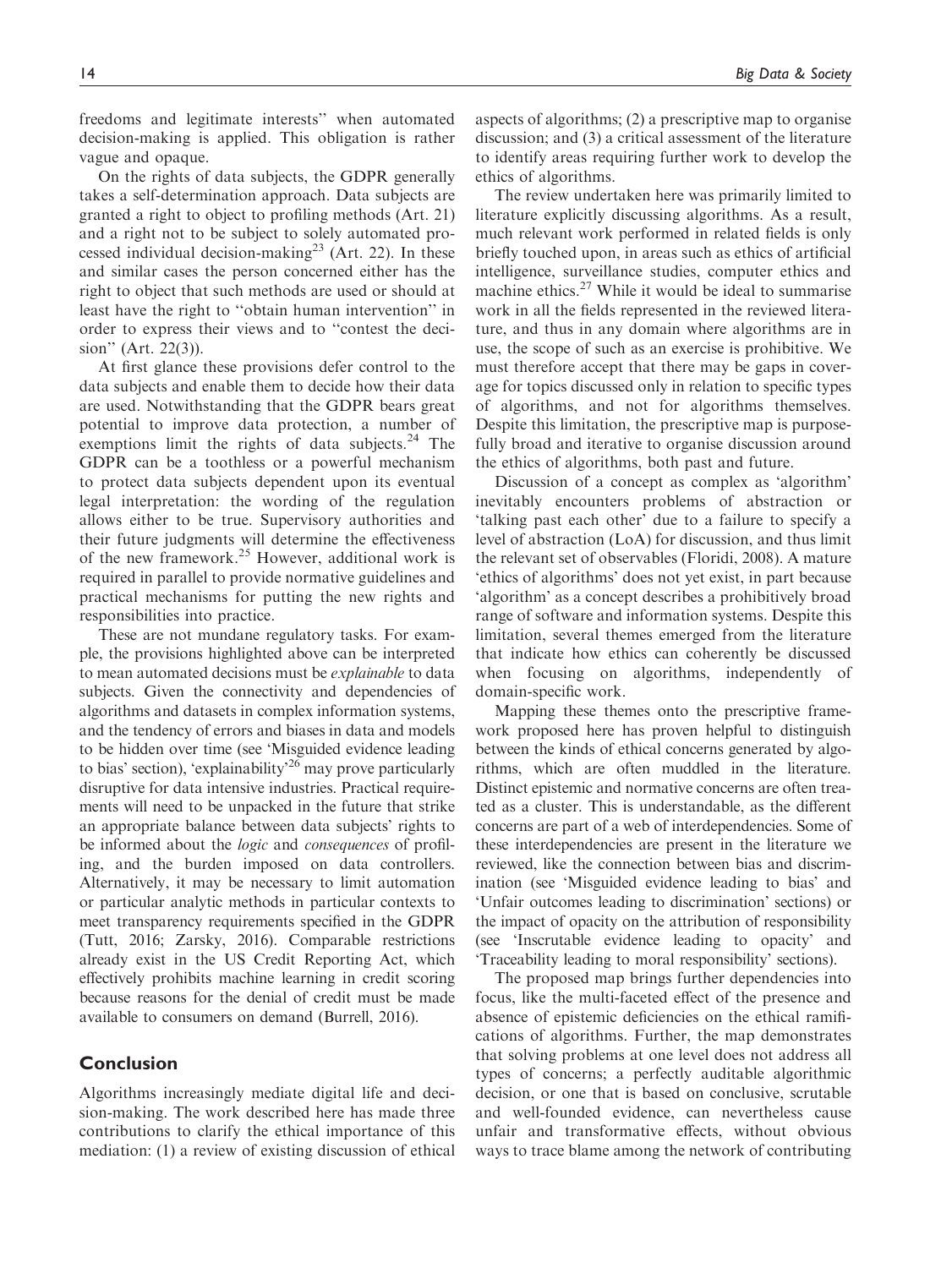actors. Better methods to produce evidence for some actions need not rule out all forms of discrimination for example, and can even be used to discriminate more efficiently. Indeed, one may even conceive of situations where less discerning algorithms may have fewer objectionable effects.

More importantly, as already repeatedly stressed in the above overview, we cannot in principle avoid epistemic and ethical residues. Increasingly better algorithmic tools can normally be expected to rule out many obvious epistemic deficiencies, and even help us to detect well-understood ethical problems (e.g. discrimination). However, the full conceptual space of ethical challenges posed by the use of algorithms cannot be reduced to problems related to easily identified epistemic and ethical shortcomings. Aided by the map drawn here, future work should strive to make explicit the many implicit connections to algorithms in ethics and beyond.

#### Declaration of conflicting interests

The author(s) declared no potential conflicts of interest with respect to the research, authorship, and/or publication of this article.

#### Funding

The author(s) disclosed receipt of the following financial support for the research, authorship, and/or publication of this article: This study was funded by the University of Oxford's John Fell Fund (Brent Mittelstadt), by the PETRAS IoT Hub – a EPSRC project (Brent Mittelstadt, Luciano Floridi, Mariarosaria Taddeo), and the European Union's Horizon 2020 research and innovation programme under the Marie Sklodowska-Curie grant agreement No. 657017 (Patrick Allo).

#### Supplementary material

The supplementary files are available at [http://bds.sagepub.](http://bds.sagepub.com/content/3/2) [com/content/3/2](http://bds.sagepub.com/content/3/2).

#### **Notes**

- 1. We would like to acknowledge valuable comments and feedback of the reviewers at Big Data & Society.
- 2. Compare with Turner (2016) on the ontology of programs.
- 3. For the sake of simplicity, for the remainder of the paper we will refer generically to 'algorithms' rather than constructs, implementations and configurations.
- 4. Tufekci seems to have a similar class of algorithms in mind in her exploration of detecting harms. She describes 'gatekeeping algorithms' as ''algorithms that do not result in simple, 'correct' answers-instead, I focus on those that are utilized as subjective decision makers'' (Tufekci, 2015: 206).
- 5. The distinction between supervised and unsupervised learning can be mapped onto analytics to reveal different ways humans are 'made sense of' through data. Descriptive analytics based on unsupervised learning, seeks to identify unforeseen correlations between cases to learn something about the entity or phenomenon. Here,

analysis is exploratory, meaning it lacks a specific target or hypothesis. In this way, new models and classifications can be defined. In contrast, predictive analytics based on supervised learning seeks to match cases to preexisting classes to infer knowledge about the case. Knowledge about the assigned classes is used to make predictions about the case (Van Otterlo, 2013).

- 6. The term 'probable knowledge' is used here in the sense of Hacking (2006) where it is associated with the emergence of probability and the rise of statistical thinking (for instance in the context of insurance) that started in the 17th Century.
- 7. In mainstream analytic epistemology this issue is connected to the nature of justification, and the importance of having access to one's own justifications for a specific belief (Kornblith, 2001). In the present context, however, we are concerned with a more interactive kind of justification: human agents need to be able to understand how a conclusion reached by an algorithm is justified in view of the data.
- 8. The often blamed opacity of algorithms can only partially explain why this is the case. Another aspect is more closely related to the role of re-use in the development of algorithms and software-artefacts; from the customary use of existing libraries, to the repurposing of existing tools and methods for different purposes (e.g. the use of seismological models of aftershocks in predictive policing (Mohler et al., 2011), and the tailoring of general tools for specific methods. Apart from the inevitable distribution of responsibilities, this highlights the complex relation between good design (the re-use philosophy promoted in Structured Programming) and the absence of malfunction, and reveals that even the designers of softwareartefacts regularly treat part of their work as black boxes (Sametinger, 1997).
- 9. See Appendix 1 for information on the methodology, search terms and query results of the review.
- 10. A distinction must be made, however, between the ethical justifiability of acting upon mere correlation and a broader ethics of inductive reasoning which overlaps with extant critiques of statistical and quantitative methods in research. The former concerns the thresholds of evidence required to justify actions with ethical impact. The latter concerns a lack of reproducibility in analytics that distinguishes it in practice from science (cf. Feynman, 1974; Ioannidis, 2005; Vasilevsky et al., 2013) and is better understood as an issue of epistemology.
- 11. Introna and Nissenbaum's article (2000) is among the first publications on this topic. The article compares search engines to publishers and suggests that, like publishers, search engines filter information according to market conditions, i.e. according to consumers' tastes and preferences, and favour powerful actors. Two corrective mechanisms are suggested: embedding the ''value of fairness as well as [a] suite of values represented by the ideology of the Web as a public good'' (Introna and Nissenbaum, 2000: 182) in the design of indexing and ranking algorithms, and transparency of the algorithms used by search engines. More recently, Zarsky (2013) has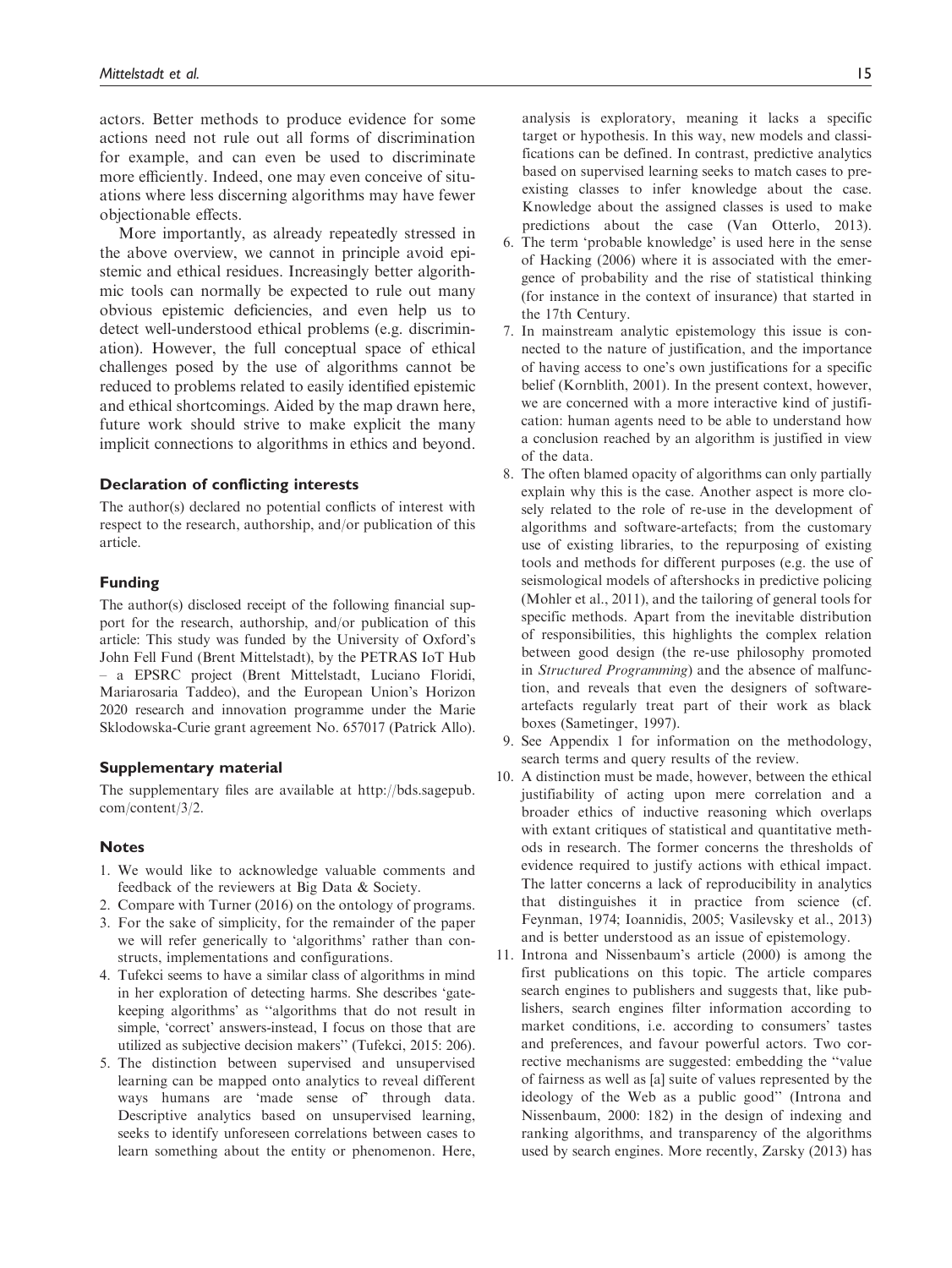provided a framework and in-depth legal examination of transparency in predictive analytics.

- 12. This is a contentious claim. Bozdag (2013) suggests that human comprehension has not increased in parallel to the exponential growth of social data in recent years due to biological limitations on information processing capacities. However, this would appear to discount advances in data visualization and sorting techniques to help humans comprehend large datasets and information flows (cf. Turilli and Floridi, 2009). Biological capacities may not have increased, but the same cannot be said for toolassisted comprehension. One's position on this turns on whether *technology-assisted* and *human* comprehension are categorically different.
- 13. The context of autonomous weapon systems is particularly relevant here; see Swiatek (2012).
- 14. The argument that technology design unavoidably valueladen is not universally accepted. Kraemer et al. (2011) provide a counterargument from the reviewed literature. For them, algorithms are value-laden only ''if one cannot rationally choose between them without explicitly or implicitly taking ethical concerns into account.'' In other words, designers make value-judgments that express views ''on how things ought to be or not to be, or what is good or bad, or desirable or undesirable'' (Kraemer et al., 2011: 252). For Kraemer et al. (2011), algorithms that produce hypothetical value-judgments or recommended courses of action, such as clinical decision support systems, can be value-neutral because the judgments produced are hypothetical. This approach would suggest that autonomous algorithms are value-laden by definition, but only because the judgments produced are put into action by the algorithm. This conception of value neutrality appears to suggest that algorithms are designed in value-neutral spaces, with the designer disconnected from a social and moral context and history that inevitably influences her perceptions and decisions. It is difficult to see how this could be the case (cf. Friedman and Nissenbaum, 1996).
- 15. Clear sources of discrimination are not consistently identified in the reviewed literature. Barocas (2014) helpfully clarifies five possible sources of discrimination related to biased analytics: (1) inferring membership in a protected class; (2) statistical bias; (3) faulty inference; (4) overly precise inferences; and (5) shifting the sample frame.
- 16. Danna and Gandy (2002) provide a demonstrative example in the Royal Bank of Canada which 'nudged' customers on fee-for-service to flat-fee service packages after discovering (through mining in-house data) that customers on the latter offered greater lifetime value to the bank. Customers unwilling to move to flat-fee services faced disincentives including higher prices. Through price discrimination customers were pushed towards options reflecting the bank's interests. Customers unwilling to move were placed into a weak bargaining position in which they were 'invited to leave': losing some customers in the process of shifting the majority to more profitable flat-fee packages meant the bank lacked incentive to accommodate minority interests despite the risk of losing minority fee-for-service customers to competitors.
- 17. Data subjects can be considered to have a right to identity. Such a right can take many forms, but the existence of some right to identity is difficult to dispute. Floridi (2011) conceives of personal identity as constituted by information. Taken as such, any right to informational privacy translates to a right to identity by default, understood as the right to manage information about the self that constitutes one's identity. Hildebrandt and Koops (2010) similarly recognise a right to form identity without unreasonable external influence. Both approaches can be connected to the right to personality derived from the European Convention on Human Rights.
- 18. A further distinction can be made between artificial moral agents and artificial ethical agents. Artificial moral agents lack true 'artificial intelligence' or the capacity for reflection required to decide and justify an ethical course of action. Artificial ethical agents can ''calculate the best action in ethical dilemmas using ethical principles'' (Moor, 2006) or frameworks derived thereof. In contrast, artificial morality requires only that machines act 'as if' they are moral agents, and thus make ethically justified decisions according to pre-defined criteria (Moor, 2006). The construction of artificial morality is seen as the immediate and imminently achievable challenge for machine ethics, as it does not first require artificial intelligence (Allen et al., 2006). With that said, the question of whether ''it is possible to create artificial full ethical agents'' continues to occupy machine ethicists (Tonkens, 2012: 139).
- 19. Tonkens (2012) however argues that agents embedded with virtue-based frameworks would find their creation ethically impermissible due to the impoverished sense of virtues a machine could actually develop. In short, the character development of humans and machines are too dissimilar to compare. He predicts that unless autonomous agents are treated as full moral agents comparable to humans, existing social injustices will be exacerbated as autonomous machines are denied the freedom to express their autonomy by being forced into service of the needs of the designer. This concern points to a broader issue in machine ethics concerning whether algorithms and machines with decision-making autonomy will continue to be treated as passive tools as opposed to active (moral) agents (Wiegel and Berg, 2009).
- 20. Except for trivial cases, the presence of false positives and false negatives in the work of algorithms, particularly machine learning, is unavoidable.
- 21. It is important to note that this regulation even applies to data controllers or processors that are not established within the EU, if the monitoring (including predicting and profiling) of behaviour is focused on data subjects that are located in the EU (Art 3(2)(b) and Recital 24).
- 22. In cases where informed consent is required, Art. 7(2) stipulates that non-compliance with Art. 12(1) renders given consent not legally binding.
- 23. Recital 71 explains that solely automated individual decision-making has to be understood as a method ''which produces legal effects concerning him or her or similarly significantly affects him or her, such as automatic refusal of an online credit application or e-recruiting practices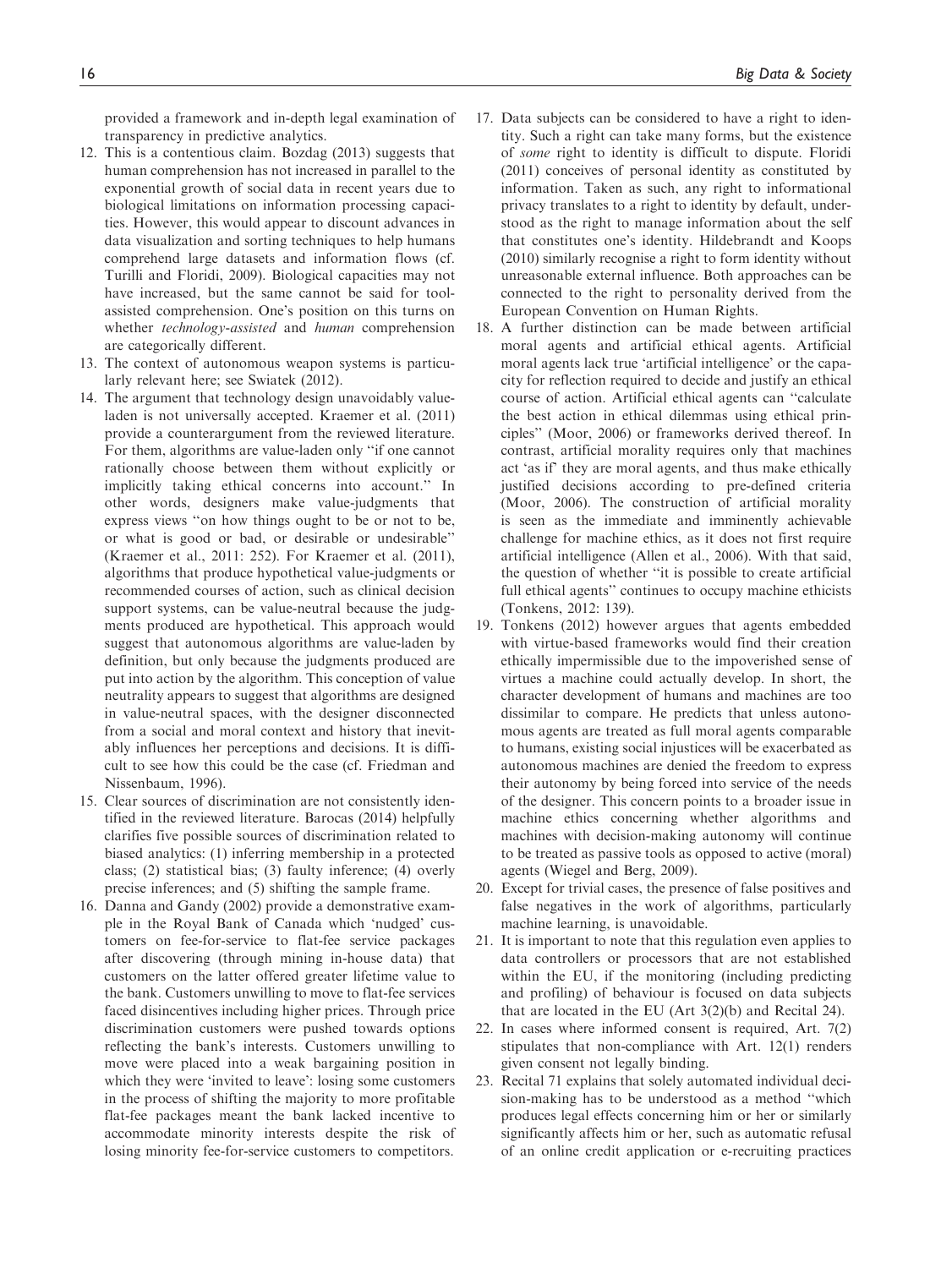without any human intervention'' and includes profiling that allows to ''predict aspects concerning the data subject's performance at work, economic situation, health, personal preferences or interests, reliability or behaviour, location or movements.''

- 24. Art. 21(1) explains that the right to object to profiling methods can be restricted ''if the controller demonstrates compelling legitimate grounds for the processing which override the interests, rights and freedoms of the data subject or for the establishment, exercise or defence of legal claims.'' In addition, Art. 23(1) stipulates that the rights enshrined in Art. 12 to 22 – including the right to object to automated decision-making – can be restricted in cases such as ''national security, defence; public security;(...); other important objectives of general public interest of the Union or of a Member State, in particular an important economic or financial interest of the Union or of a Member State, including monetary, budgetary and taxation a matters, public health and social security; (...); the prevention, investigation, detection and prosecution of breaches of ethics for regulated professions; (...);''. As a result, these exemptions also apply to the right to access (Art. 15 – the right to obtain information if personal data are being processed) as well as the right to be forgotten (Art. 17).
- 25. Art. 83(5)(b) invests supervisory authorities with the power to impose fines up to 4% of the total worldwide annual turnover in cases where rights of the data subjects (Art. 12 to 22) have been infringed. This lever can be used to enforce compliance and to enhance data protection.
- 26. 'Explainability' is preferred here to 'interpretability' to highlight that the explanation of a decision must be comprehensible not only to data scientists or controllers, but to the lay data subjects (or some proxy) affected by the decision.
- 27. The various domains of research and development described here share a common characteristic: all make use of computing algorithms. This is not, however, to suggest that complex fields such as machine ethics and surveillance studies are subsumed by the 'ethics of algorithms' label. Rather, each domain has issues which do not originate in the design and functionality of the algorithms being used. These issues would thus not be considered part of an 'ethics of algorithms', despite the inclusion of the parent field. 'Ethics of algorithms' is thus not meant to replace existing fields of enquiry, but rather to identify issues shared across a diverse number of domains stemming from the computing algorithms they use.

### **References**

- Adler P, Falk C, Friedler SA, et al. (2016) Auditing black-box models by obscuring features. arXiv:1602.07043 [cs, stat]. Available at:<http://arxiv.org/abs/1602.07043> (accessed 5 March 2016).
- Agrawal R and Srikant R (2000) Privacy-preserving data mining. ACM Sigmod Record. ACM, pp. 439–450. Available at: [http://dl.acm.org/citation.cfm?id=335438](http://www.dl.acm.org/citation.cfm?id=335438) (accessed 20 August 2015).
- Allen C, Wallach W and Smit I (2006) Why machine ethics? Intelligent Systems, IEEE 21(4) Available at: [http://ieeex](http://ieeexplore.ieee.org/xpls/abs_all.jsp?arnumber=1667947) [plore.ieee.org/xpls/abs\\_all.jsp?arnumber=1667947](http://ieeexplore.ieee.org/xpls/abs_all.jsp?arnumber=1667947) (accessed 1 January 2006).
- Ananny M (2016) Toward an ethics of algorithms convening, observation, probability, and timeliness. Science, Technology & Human Values 41(1): 93–117.
- Anderson M and Anderson SL (2007) Machine ethics: Creating an ethical intelligent agent. AI Magazine 28(4): 15.
- Anderson M and Anderson SL (2014) Toward ethical intelligent autonomous healthcare agents: A case-supported principle-based behavior paradigm. Available at: [http://](http://doc.gold.ac.uk/aisb50/AISB50-S17/AISB50-S17-Anderson-Paper.pdf) [doc.gold.ac.uk/aisb50/AISB50-S17/AISB50-S17-](http://doc.gold.ac.uk/aisb50/AISB50-S17/AISB50-S17-Anderson-Paper.pdf)

[Anderson-Paper.pdf](http://doc.gold.ac.uk/aisb50/AISB50-S17/AISB50-S17-Anderson-Paper.pdf) (accessed 24 August 2015).

- Anderson SL (2008) Asimov's 'Three Laws of Robotics' and machine metaethics. AI and Society 22(4): 477-493.
- Applin SA and Fischer MD (2015) New technologies and mixed-use convergence: How humans and algorithms are adapting to each other. In: 2015 IEEE international symposium on technology and society (ISTAS). Dublin, Ireland: IEEE, pp. 1–6.
- Arendt H (1971) Eichmann in Jerusalem: A Report on the Banality of Evil. New York: Viking Press.
- Barnet BA (2009) Idiomedia: The rise of personalized, aggregated content. Continuum 23(1): 93–99.
- Barocas S (2014) Data mining and the discourse on discrimination. Available at: [https://dataethics.github.io/proceed](https://www.dataethics.github.io/proceedings/DataMiningandtheDiscourseOnDiscrimination.pdf) [ings/DataMiningandtheDiscourseOnDiscrimination.pdf](https://www.dataethics.github.io/proceedings/DataMiningandtheDiscourseOnDiscrimination.pdf) (accessed 20 December 2015).
- Barocas S and Selbst AD (2015) Big data's disparate impact. SSRN Scholarly Paper, Rochester, NY: Social Science Research Network. Available at: [http://papers.ssrn.com/](http://www.papers.ssrn.com/abstract=2477899) abstract =  $2477899$  (accessed 16 October 2015).
- Bello P and Bringsjord S (2012) On how to build a moral machine. Topoi 32(2): 251–266.
- Birrer FAJ (2005) Data mining to combat terrorism and the roots of privacy concerns. Ethics and Information Technology 7(4): 211–220.
- Bozdag E (2013) Bias in algorithmic filtering and personalization. Ethics and Information Technology 15(3): 209–227.
- Brey P and Soraker JH (2009) Philosophy of Computing and Information Technology. Elsevier.
- Burrell J (2016) How the machine 'thinks:' Understanding opacity in machine learning algorithms. Big Data & Society 3(1): 1–12.
- Calders T and Verwer S (2010) Three naive Bayes approaches for discrimination-free classification. Data Mining and Knowledge Discovery 21(2): 277–292.
- Calders T, Kamiran F and Pechenizkiy M (2009) Building classifiers with independency constraints. In: Data mining workshops, 2009. ICDMW'09. IEEE international conference on, Miami, USA, IEEE, pp. 13–18.
- Cardona B (2008) 'Healthy ageing' policies and anti-ageing ideologies and practices: On the exercise of responsibility. Medicine, Health Care and Philosophy 11(4): 475–483.
- Coeckelbergh M (2013) E-care as craftsmanship: Virtuous work, skilled engagement, and information technology in health care. Medicine, Health Care and Philosophy 16(4): 807–816.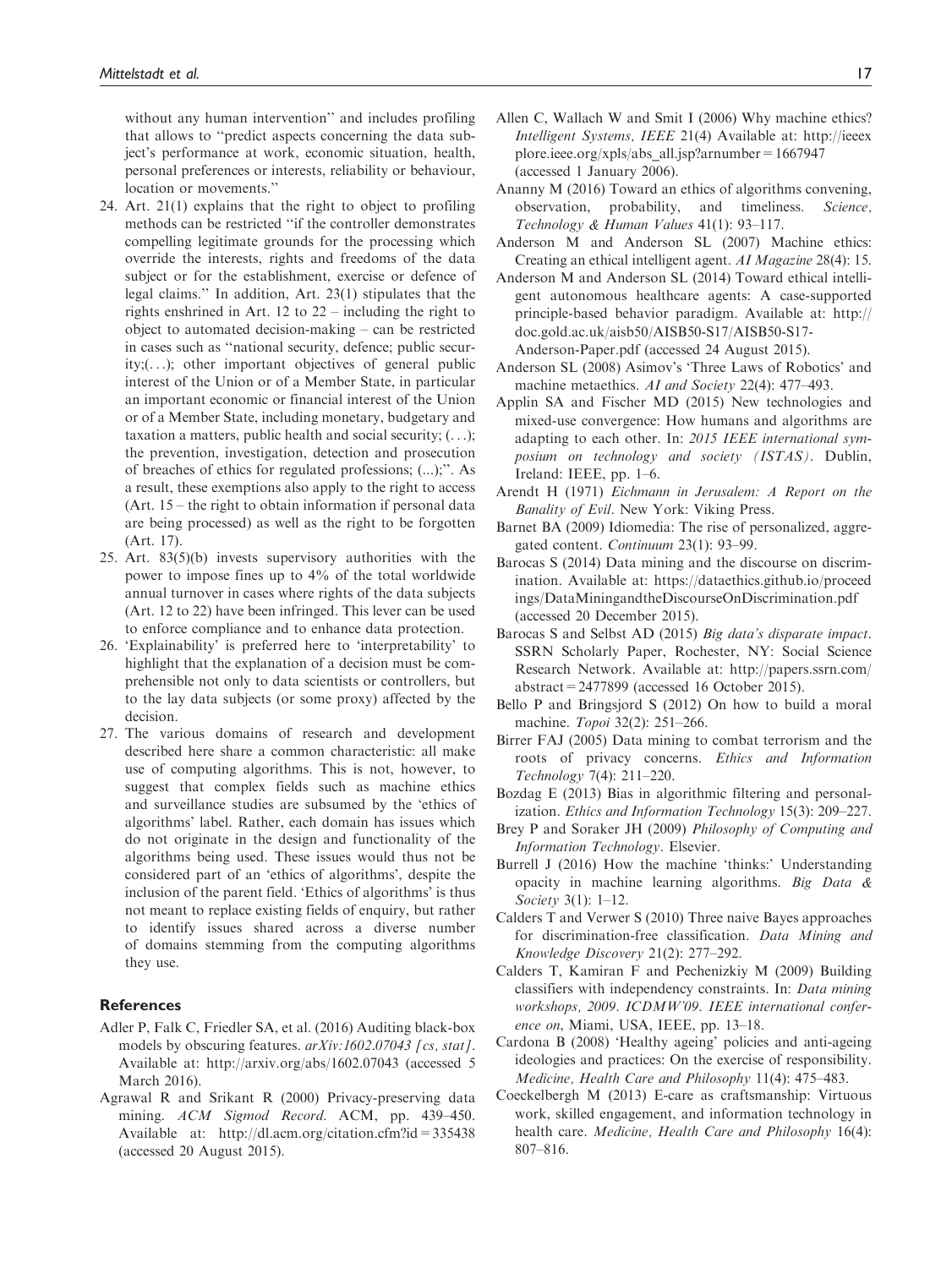- Cohen IG, Amarasingham R, Shah A, et al. (2014) The legal and ethical concerns that arise from using complex predictive analytics in health care. Health Affairs 33(7): 1139–1147.
- Coll S (2013) Consumption as biopower: Governing bodies with loyalty cards. Journal of Consumer Culture 13(3): 201–220.
- Crawford K (2016) Can an algorithm be agonistic? Ten scenes from life in calculated publics. Science, Technology & Human Values 41(1): 77–92.
- Crnkovic GD and Çürüklü B (2011) Robots: ethical by design. Ethics and Information Technology 14(1): 61–71.
- Danna A and Gandy OH Jr (2002) All that glitters is not gold: Digging beneath the surface of data mining. Journal of Business Ethics 40(4): 373–386.
- Datta A, Sen S and Zick Y (2016) Algorithmic transparency via quantitative input influence. In: Proceedings of 37th IEEE symposium on security and privacy, San Jose, USA. Available at: [http://www.ieee-security.org/TC/SP2016/](http://www.ieee-security.org/TC/SP2016/papers/0824a598.pdf) [papers/0824a598.pdf](http://www.ieee-security.org/TC/SP2016/papers/0824a598.pdf) (accessed 30 June 2016).
- Davis M, Kumiega A and Van Vliet B (2013) Ethics, finance, and automation: A preliminary survey of problems in high frequency trading. Science and Engineering Ethics 19(3): 851–874.
- de Vries K (2010) Identity, profiling algorithms and a world of ambient intelligence. Ethics and Information Technology 12(1): 71–85.
- Diakopoulos N (2015) Algorithmic accountability: Journalistic investigation of computational power structures. Digital Journalism 3(3): 398–415.
- Diamond GA, Pollock BH and Work JW (1987) Clinician decisions and computers. Journal of the American College of Cardiology 9(6): 1385–1396.
- Domingos P (2012) A few useful things to know about machine learning. Communications of the ACM 55(10): 78–87.
- Dwork C, Hardt M, Pitassi T, et al. (2011) Fairness through awareness. arXiv:1104.3913 [cs]. Available at: [http://arxi](http://arxiv.org/abs/1104.3913)[v.org/abs/1104.3913](http://arxiv.org/abs/1104.3913) (accessed 15 February 2016).
- Elish MC (2016) Moral crumple zones: Cautionary tales in human–robot interaction (WeRobot 2016). SSRN. Available at: [http://papers.ssrn.com/sol3/](http://papers.ssrn.com/sol3/Papers.cfm?abstract_id=2757236) [Papers.cfm?abstract\\_id=2757236](http://papers.ssrn.com/sol3/Papers.cfm?abstract_id=2757236) (accessed 30 June 2016).
- European Commission (2012) Regulation of the European Parliament and of the Council on the Protection of Individuals with regard to the processing of personal data and on the free movement of such data (General Data Protection Regulation). Brussels: European Commission. Available at: [http://ec.europa.eu/justice/data-protection/](http://www.ec.europa.eu/justice/data-protection/document/review2012/com_2012_11_en.pdf) [document/review2012/com\\_2012\\_11\\_en.pdf](http://www.ec.europa.eu/justice/data-protection/document/review2012/com_2012_11_en.pdf) (accessed 2 April 2013).
- Feynman R (1974) 'Cargo cult science' by Richard Feynman. Available at: [http://neurotheory.columbia.edu/](http://neurotheory.columbia.edu/~ken/cargo_cult.html) -[ken/cargo\\_cult.html](http://neurotheory.columbia.edu/~ken/cargo_cult.html) (accessed 3 September 2015).
- Floridi L (2008) The method of levels of abstraction. Minds and Machines 18(3): 303–329.
- Floridi L (2011) The informational nature of personal identity. Minds and Machines 21(4): 549–566.
- Floridi L (2012) Big data and their epistemological challenge. Philosophy & Technology 25(4): 435–437.
- Floridi L (2014) The Fourth Revolution: How the Infosphere is Reshaping Human Reality. Oxford: OUP.
- Floridi L and Sanders JW (2004a) On the morality of artificial agents. Minds and Machines 14(3). Available at: [http://dl.acm.org/cit](http://dl.acm.org/citation.cfm?id=1011949.1011964)[ation.cfm?id=1011949.1011964](http://dl.acm.org/citation.cfm?id=1011949.1011964) (accessed 1 August 2004).
- Floridi L and Sanders JW (2004b) On the morality of artificial agents. Minds and Machines 14(3). Available at: [http://](http://dl.acm.org/citation.cfm?id=1011949.1011964) [dl.acm.org/citation.cfm?id=1011949.1011964](http://dl.acm.org/citation.cfm?id=1011949.1011964) (accessed 1 August 2004).
- Floridi L, Fresco N and Primiero G (2014) On malfunctioning software. Synthese 192(4): 1199–1220.
- Friedman B and Nissenbaum H (1996) Bias in computer systems. ACM Transactions on Information Systems (TOIS) 14(3): 330–347.
- Fule P and Roddick JF (2004) Detecting privacy and ethical sensitivity in data mining results. In: Proceedings of the 27th Australasian conference on computer science – Volume 26, Dunedin, New Zealand, Australian Computer Society, Inc., pp. 159–166. Available at: http://dl.acm.org/citation.cfm?id=979942 (accessed 24 August 2015).
- Gadamer HG (2004) Truth and Method. London: Continuum International Publishing Group.
- Glenn T and Monteith S (2014) New measures of mental state and behavior based on data collected from sensors, smartphones, and the internet. Current Psychiatry Reports 16(12): 1–10.
- Goldman E (2006) Search engine bias and the demise of search engine utopianism. Yale Journal of Law & Technology 8: 188–200.
- Granka LA (2010) The politics of search: A decade retrospective. The Information Society 26(5): 364-374.
- Grindrod P (2014) Mathematical Underpinnings of Analytics: Theory and Applications. Oxford: OUP.
- Grodzinsky FS, Miller KW and Wolf MJ (2010) Developing artificial agents worthy of trust: 'Would you buy a used car from this artificial agent?' Ethics and Information Technology 13(1): 17–27.
- Hacking I (2006) The Emergence of Probability: A Philosophical Study of Early Ideas about Probability, Induction and Statistical Inference. Cambridge: Cambridge University Press.
- Hajian S and Domingo-Ferrer J (2013) A methodology for direct and indirect discrimination prevention in data mining. IEEE Transactions on Knowledge and Data Engineering 25(7): 1445–1459.
- Hajian S, Monreale A, Pedreschi D, et al. (2012) Injecting discrimination and privacy awareness into pattern discovery. In: Data mining workshops (ICDMW), 2012 IEEE 12th international conference on, Brussels, Belgium, IEEE, pp. 360–369. Available at: [http://ieeexplor](http://ieeexplore.ieee.org/xpls/abs_all.jsp?arnumber=6406463)[e.ieee.org/xpls/abs\\_all.jsp?arnumber=6406463](http://ieeexplore.ieee.org/xpls/abs_all.jsp?arnumber=6406463) (accessed 3 November 2015).
- Hildebrandt M (2008) Defining profiling: A new type of knowledge? In: Hildebrandt M and Gutwirth S (eds) Profiling the European Citizen the Netherlands: Springer, pp. 17–45Available at: [http://link.springer.](http://link.springer.com/chapter/10.1007/978-1-4020-6914-7_2) [com/chapter/10.1007/978-1-4020-6914-7\\_2](http://link.springer.com/chapter/10.1007/978-1-4020-6914-7_2) (accessed 14 May 2015).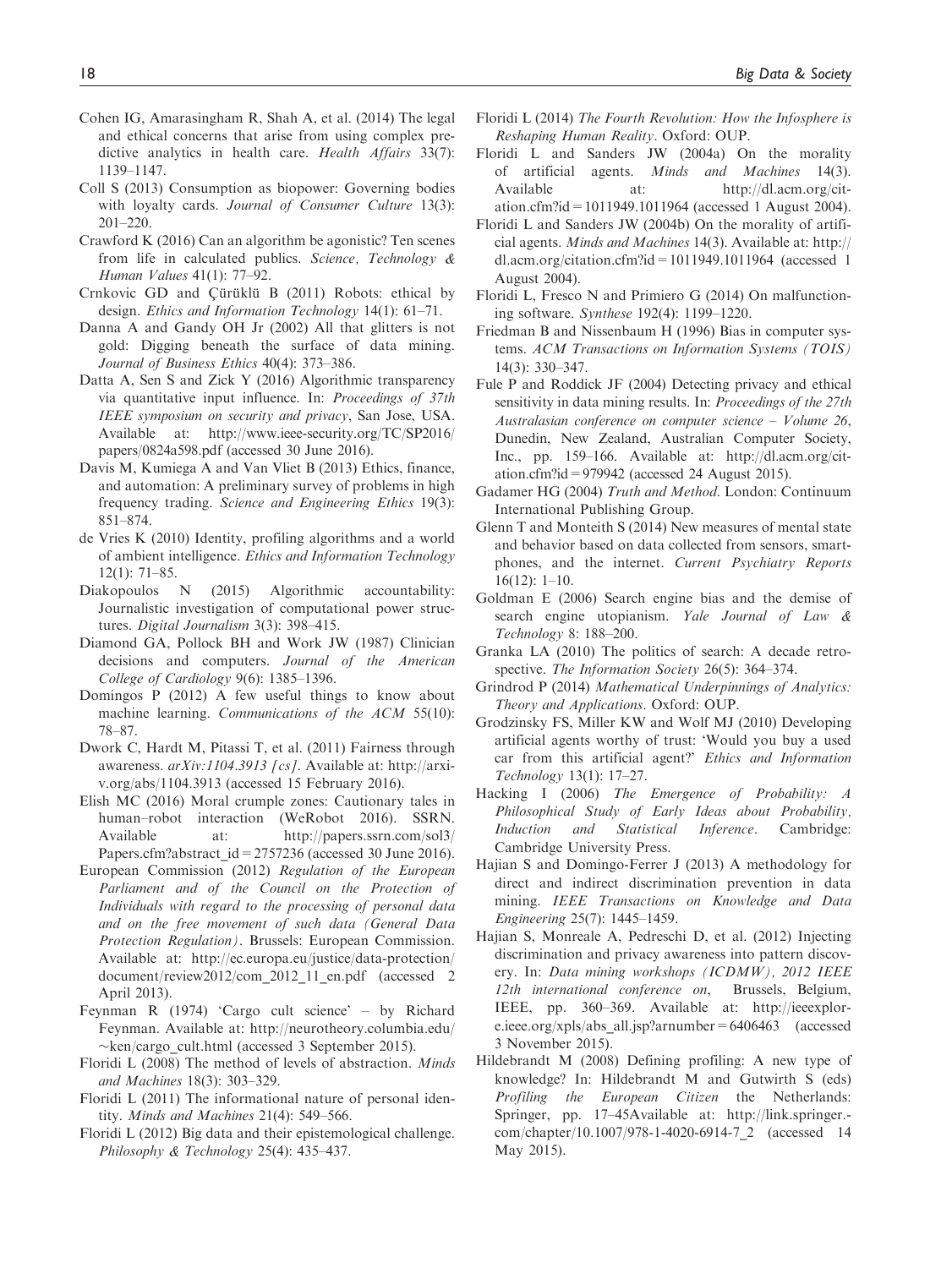- Hildebrandt M (2011) Who needs stories if you can get the data? ISPs in the era of big number crunching. Philosophy & Technology 24(4): 371–390.
- Hildebrandt M and Koops B-J (2010) The challenges of ambient law and legal protection in the profiling era. The Modern Law Review 73(3): 428–460.
- Hill RK (2015) What an algorithm is. Philosophy & Technology 29(1): 35–59.
- Illari PM and Russo F (2014) Causality: Philosophical Theory Meets Scientific Practice. Oxford: Oxford University Press.
- Introna LD and Nissenbaum H (2000) Shaping the Web: Why the politics of search engines matters. The Information Society 16(3): 169–185.
- Ioannidis JPA (2005) Why most published research findings are false. PLoS Medicine 2(8): e124.
- James G, Witten D, Hastie T, et al. (2013) An Introduction to Statistical Learning. Vol. 6, New York: Springer.
- Johnson JA (2006) Technology and pragmatism: From value neutrality to value criticality. SSRN Scholarly Paper, Rochester, NY: Social Science Research Network. Available at:<http://papers.ssrn.com/abstract=2154654> (accessed 24 August 2015).
- Johnson JA (2013) Ethics of data mining and predictive analytics in higher education. SSRN Scholarly Paper, Rochester, NY: Social Science Research Network. Available at:<http://papers.ssrn.com/abstract=2156058> (accessed 22 July 2015).
- Kamiran F and Calders T (2010) Classification with no discrimination by preferential sampling. In: Proceedings of the 19th machine learning conf. Belgium and the Netherlands, Leuven, Belgium. Available at: [http://](http://wwwis.win.tue.nl/~tcalders/pubs/benelearn2010) [wwwis.win.tue.nl/](http://wwwis.win.tue.nl/~tcalders/pubs/benelearn2010)-[tcalders/pubs/benelearn2010](http://wwwis.win.tue.nl/~tcalders/pubs/benelearn2010) (accessed 24 August 2015).
- Kamishima T, Akaho S, Asoh H, et al. (2012) Considerations on fairness-aware data mining. In: IEEE 12th International Conference on Data Mining Workshops, Brussels, Belgium, pp. 378–385. Available at: [http://ieeexplore.ieee.org/](http://ieeexplore.ieee.org/lpdocs/epic03/wrapper.htm?arnumber=6406465) [lpdocs/epic03/wrapper.htm?arnumber=6406465](http://ieeexplore.ieee.org/lpdocs/epic03/wrapper.htm?arnumber=6406465) (accessed 3 November 2015).
- Kim B, Patel K, Rostamizadeh A, et al. (2015) Scalable and interpretable data representation for high-dimensional, complex data. AAAI. pp. 1763–1769.
- Kim H, Giacomin J and Macredie R (2014) A qualitative study of stakeholders' perspectives on the social network service environment. International Journal of Human-Computer Interaction 30(12): 965–976.
- Kitchin R (2016) Thinking critically about and researching algorithms. Information, Communication & Society 20(1): 14–29.
- Kornblith H (2001) Epistemology: Internalism and Externalism. Oxford: Blackwell.
- Kraemer F, van Overveld K and Peterson M (2011) Is there an ethics of algorithms? Ethics and Information Technology 13(3): 251–260.
- Lazer D, Kennedy R, King G, et al. (2014) The parable of Google flu: Traps in big data analysis. Science 343(6176): 1203–1205.
- Leese M (2014) The new profiling: Algorithms, black boxes, and the failure of anti-discriminatory safeguards in the European Union. Security Dialogue 45(5): 494–511.
- Levenson JL and Pettrey L (1994) Controversial decisions regarding treatment and DNR: An algorithmic Guide for the Uncertain in Decision-Making Ethics (GUIDE). American Journal of Critical Care: An Official Publication, American Association of Critical-Care Nurses 3(2): 87–91.
- Lewis SC and Westlund O (2015) Big data and journalism. Digital Journalism 3(3): 447–466.
- Lomborg S and Bechmann A (2014) Using APIs for data collection on social media. Information Society 30(4): 256–265.
- Lou Y, Caruana R, Gehrke J, et al. (2013) Accurate intelligible models with pairwise interactions. In: Proceedings of the 19th ACM SIGKDD international conference on knowledge discovery and data mining. Chicago, USA, ACM, pp. 623–631.
- Louch MO, Mainier MJ and Frketich DD (2010) An analysis of the ethics of data warehousing in the context of social networking applications and adolescents. In: 2010 ISECON Proceedings, Vol. 27 no. 1392, Nashville, USA.
- Lupton D (2014) The commodification of patient opinion: The digital patient experience economy in the age of big data. Sociology of Health & Illness 36(6): 856–869.
- MacIntyre A (2007) After Virtue: A Study in Moral Theory, 3rd ed. London: Gerald Duckworth & Co Ltd. Revised edition.
- Macnish K (2012) Unblinking eyes: The ethics of automating surveillance. Ethics and Information Technology 14(2): 151–167.
- Mahajan RL, Reed J, Ramakrishnan N, et al. (2012) Cultivating emerging and black swan technologies. ASME 2012 International Mechanical Engineering Congress and Exposition, Houston, USA, pp. 549–557.
- Markowetz A, Blaszkiewicz K, Montag C, et al. (2014) Psycho-informatics: Big data shaping modern psychometrics. Medical Hypotheses 82(4): 405–411.
- Matthias A (2004) The responsibility gap: Ascribing responsibility for the actions of learning automata. *Ethics and* Information Technology 6(3): 175–183.
- Mayer-Schönberger V and Cukier K (2013) Big Data: A Revolution that will Transform How We Live, Work and Think. London: John Murray.
- Mazoué JG (1990) Diagnosis without doctors. Journal of Medicine and Philosophy 15(6): 559–579.
- Miller B and Record I (2013) Justified belief in a digital age: On the epistemic implications of secret Internet technologies. Episteme 10(2): 117–134.
- Mittelstadt BD and Floridi L (2016) The ethics of big data: Current and foreseeable issues in biomedical contexts. Science and Engineering Ethics 22(2): 303–341.
- Mohler GO, Short MB, Brantingham PJ, et al. (2011) Selfexciting point process modeling of crime. Journal of the American Statistical Association 106(493): 100–108.
- Moor JH (2006) The nature, importance, and difficulty of machine ethics. *Intelligent* Systems, IEEE 21(4). Available at: [http://ieeexplore.ieee.org/xpls/abs\\_all.jsp?ar](http://ieeexplore.ieee.org/xpls/abs_all.jsp?arnumber=1667948)[number=1667948](http://ieeexplore.ieee.org/xpls/abs_all.jsp?arnumber=1667948) (accessed 1 January 2006).
- Morek R (2006) Regulatory framework for online dispute resolution: A critical view. The University of Toledo Law Review 38: 163.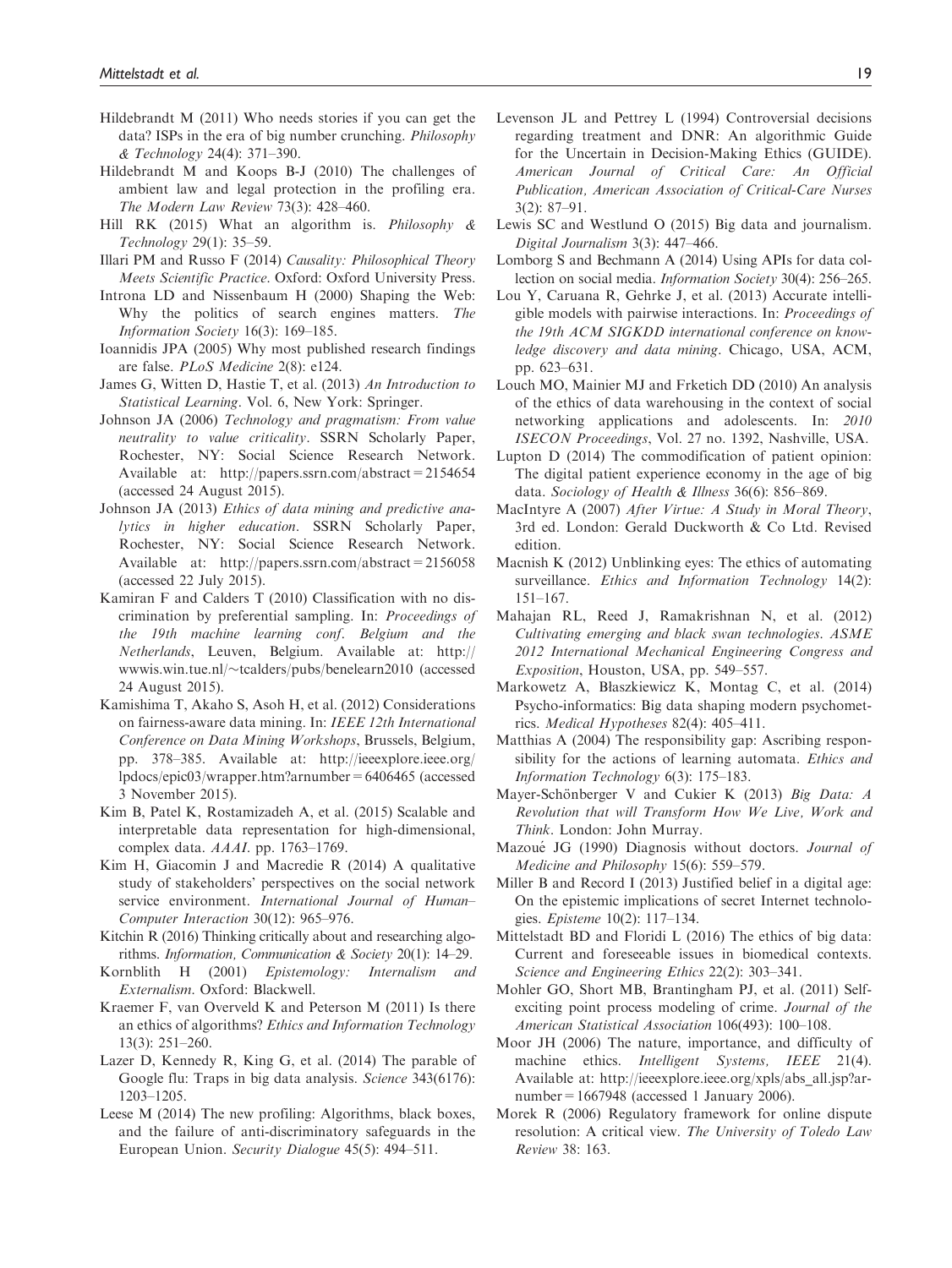- Naik G and Bhide SS (2014) Will the future of knowledge work automation transform personalized medicine? Applied & Translational Genomics, Inaugural Issue 3(3): 50–53.
- Nakamura L (2013) Cybertypes: Race, Ethnicity, and Identity on the Internet. New York: Routledge.
- Newell S and Marabelli M (2015) Strategic opportunities (and challenges) of algorithmic decision-making: A call for action on the long-term societal effects of 'datification'. The Journal of Strategic Information Systems 24(1):  $3 - 14$ .
- Neyland D (2016) Bearing accountable witness to the ethical algorithmic system. Science, Technology & Human Values 41(1): 50–76.
- Orseau L and Armstrong S (2016) Safely interruptible agents. Available at: [http://intelligence.org/files/Interruptibility.](http://intelligence.org/files/Interruptibility.pdf) [pdf](http://intelligence.org/files/Interruptibility.pdf) (accessed 12 September 2016).
- Pariser E (2011) The Filter Bubble: What the Internet is Hiding from You. London: Viking.
- Pasquale F (2015) The Black Box Society: The Secret Algorithms that Control Money and Information. Cambridge: Harvard University Press.
- Patterson ME and Williams DR (2002) Collecting and Analyzing Qualitative Data: Hermeneutic Principles, Methods and Case Examples. Advances in tourism Application Series, Champaign, IL, Champaign, USA: Sagamore Publishing, Inc. Available at: [http://www.tree](http://www.treesearch.fs.fed.us/pubs/29421)[search.fs.fed.us/pubs/29421](http://www.treesearch.fs.fed.us/pubs/29421) (accessed 7 November 2012).
- Portmess L and Tower S (2014) Data barns, ambient intelligence and cloud computing: The tacit epistemology and linguistic representation of Big Data. Ethics and Information Technology 17(1): 1–9.
- Raymond A (2014) The dilemma of private justice systems: Big Data sources, the cloud and predictive analytics. Northwestern Journal of International Law & Business, Forthcoming. Available at: [http://papers.ssrn.com/sol3/](http://papers.ssrn.com/sol3/papers.cfm?abstract_id=2469291) [papers.cfm?abstract\\_id=2469291](http://papers.ssrn.com/sol3/papers.cfm?abstract_id=2469291) (accessed 22 July 2015).
- Romei A and Ruggieri S (2014) A multidisciplinary survey on discrimination analysis. The Knowledge Engineering Review 29(5): 582–638.
- Rubel A and Jones KML (2014) Student privacy in learning analytics: An information ethics perspective. SSRN Scholarly Paper, Rochester, NY: Social Science Research Network. Available at: [http://papers.ssrn.com/](http://papers.ssrn.com/abstract=2533704) [abstract=2533704](http://papers.ssrn.com/abstract=2533704) (accessed 22 July 2015).
- Sametinger J (1997) Software Engineering with Reusable Components. Berlin: Springer Science & Business Media.
- Sandvig C, Hamilton K, Karahalios K, et al. (2014) Auditing algorithms: Research methods for detecting discrimination on internet platforms. Data and Discrimination: Converting Critical Concerns into Productive Inquiry. Available at: [http://social.cs.uiuc.edu/papers/pdfs/ICA2014-](http://social.cs.uiuc.edu/papers/pdfs/ICA2014-Sandvig.pdf) [Sandvig.pdf](http://social.cs.uiuc.edu/papers/pdfs/ICA2014-Sandvig.pdf) (accessed 13 February 2016).
- Schermer BW (2011) The limits of privacy in automated profiling and data mining. Computer Law & Security Review 27(1): 45–52.
- Shackelford SJ and Raymond AH (2014) Building the virtual courthouse: Ethical considerations for design, implementation, and regulation in the world of Odr. Wisconsin Law Review (3): 615–657.
- Shannon CE and Weaver W (1998) The Mathematical Theory of Communication. Urbana: University of Illinois Press.
- Simon J (2010) The entanglement of trust and knowledge on the web. Ethics and Information Technology 12(4): 343–355.
- Simon J (2015) Distributed epistemic responsibility in a hyperconnected era. In: Floridi L (ed.) The Onlife Manifesto. Springer International Publishing, pp. 145–159. Available at: [http://link.springer.com/chapter/10.1007/978-3-319-](http://link.springer.com/chapter/10.1007/978-3-319-04093-6_17) [04093-6\\_17](http://link.springer.com/chapter/10.1007/978-3-319-04093-6_17) (accessed 17 June 2016).
- Stark M and Fins JJ (2013) Engineering medical decisions. Cambridge Quarterly of Healthcare Ethics 22(4): 373–381.
- Sullins JP (2006) When is a robot a moral agent? Available at: [http://scholarworks.calstate.edu/xmlui/bitstream/handle/](http://scholarworks.calstate.edu/xmlui/bitstream/handle/10211.1/427/Sullins%20Robots-Moral%20Agents.pdf?sequence=1) [10211.1/427/Sullins%20Robots-Moral%20Agents.pdf?](http://scholarworks.calstate.edu/xmlui/bitstream/handle/10211.1/427/Sullins%20Robots-Moral%20Agents.pdf?sequence=1) sequence = 1 (accessed 20 August 2015).
- Sweeney L (2013) Discrimination in online ad delivery. Queue 11(3): 10:10–10:29.
- Swiatek MS (2012) Intending to err: The ethical challenge of lethal, autonomous systems. Ethics and Information Technology14(4). Available at: [https://www.scopus.com/](https://www.scopus.com/inward/record.url?eid=2-s2.0-84870680328&partnerID=40&md5=018033cfd83c46292370e160d4938ffa)  $inward/record.$ url?eid=2-s2.0-84870680328&partnerID= [40&md5=018033cfd83c46292370e160d4938ffa](https://www.scopus.com/inward/record.url?eid=2-s2.0-84870680328&partnerID=40&md5=018033cfd83c46292370e160d4938ffa) (accessed 1 January 2012).
- Taddeo M (2010) Modelling trust in artificial agents, a first step toward the analysis of e-trust. Minds and Machines 20(2): 243–257.
- Taddeo M and Floridi L (2015) The debate on the moral responsibilities of online service providers. Science and Engineering Ethics 1–29.
- Taylor L, Floridi L and van der Sloot B (eds) (2017) Group Privacy: New Challenges of Data Technologies, 1st ed. New York, NY: Springer.
- Tene O and Polonetsky J (2013a) Big data for all: Privacy and user control in the age of analytics. Available at: [http://](http://heinonlinebackup.com/hol-cgi-bin/get_pdf.cgi?handle=hein.journals/nwteintp11&section=20) [heinonlinebackup.com/hol-cgi-bin/get\\_pdf.cgi?han](http://heinonlinebackup.com/hol-cgi-bin/get_pdf.cgi?handle=hein.journals/nwteintp11&section=20) $d$ le=hein.journals/nwteintp11&section=20 (accessed 2 October 2014).
- Tene O and Polonetsky J (2013b) Big Data for all: Privacy and user control in the age of analytics. Available at: [http://heinonlinebackup.com/hol-cgi-bin/get\\_pdf.cgi?han](http://heinonlinebackup.com/hol-cgi-bin/get_pdf.cgi?handle=hein.journals/nwteintp11&section=20) $d = h$ hein.journals/nwteintp11&section=20 (accessed 2 October 2014).
- Tonkens R (2012) Out of character: On the creation of virtuous machines. Ethics and Information Technology 14(2): 137–149.
- Tufekci Z (2015) Algorithmic harms beyond Facebook and Google: Emergent challenges of computational agency. Journal on Telecommunications and High Technology Law 13: 203.
- Turilli M (2007) Ethical protocols design. Ethics and Information Technology 9(1): 49–62.
- Turilli M and Floridi L (2009) The ethics of information transparency. Ethics and Information Technology 11(2): 105–112.
- Turner R (2016) The philosophy of computer science. Spring 2016. In: Zalta EN (ed.) The Stanford Encyclopedia of Philosophy. Available at: [http://plato.stanford.edu/arch](http://plato.stanford.edu/archives/spr2016/entries/computer-science/)[ives/spr2016/entries/computer-science/](http://plato.stanford.edu/archives/spr2016/entries/computer-science/) (accessed 21 June 2016).